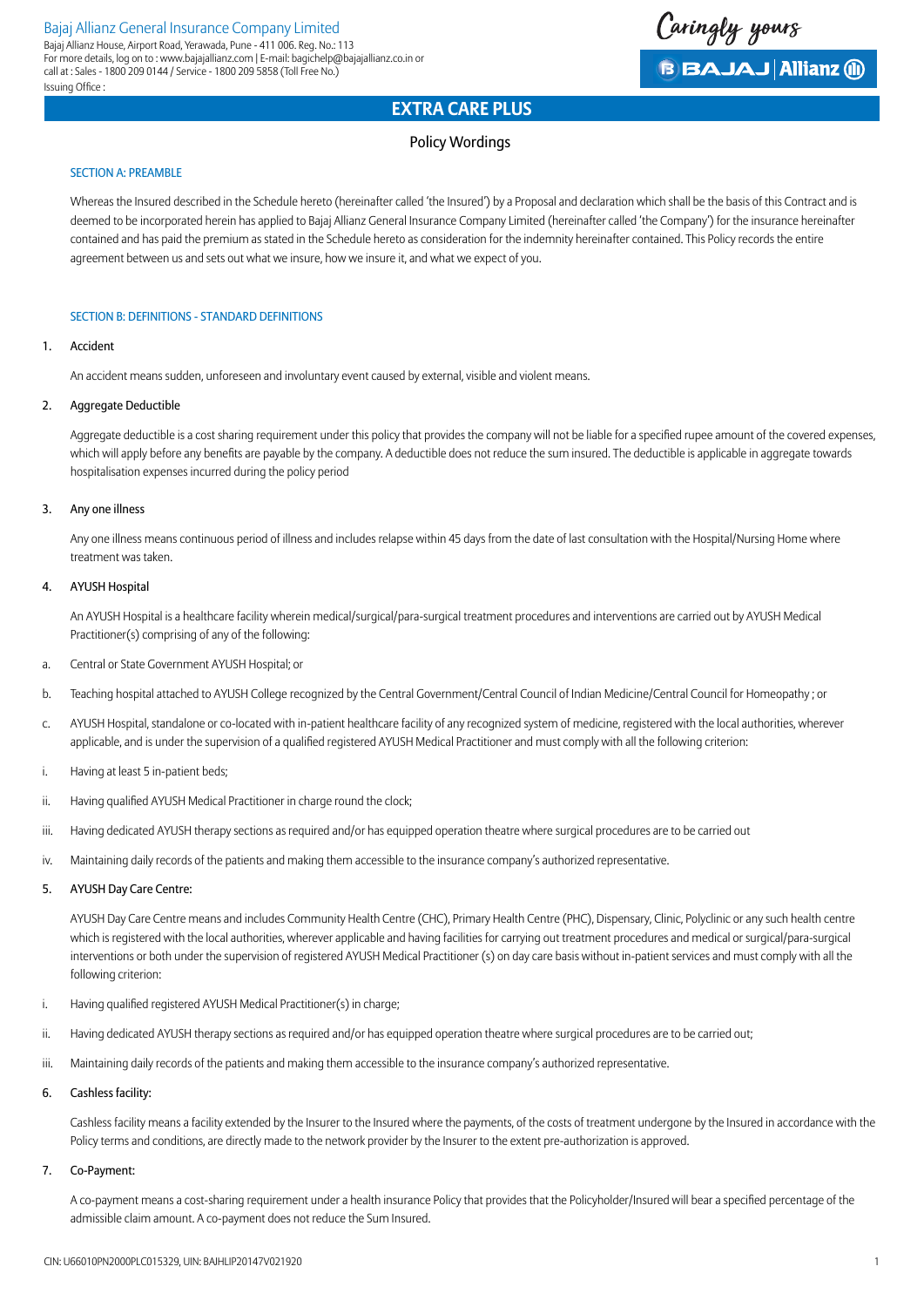

#### 8. Condition Precedent:

Condition Precedent means a Policy term or condition upon which the Insurer's liability under the Policy is conditional upon.

9. Congenital Anomaly:

Congenital Anomaly means a condition(s) which is present since birth, and which is abnormal with reference to form, structure or position.

- a. Internal Congenital Anomaly- Congenital anomaly which is not in the visible and accessible parts of the body
- b. External Congenital Anomaly- Congenital anomaly which is in the visible and accessible parts of the body
- 10. Day care centre:

A day care centre means any institution established for day care treatment of illness and / or injuries or a medical set -up with a hospital and which has been registered with the local authorities, wherever applicable, and is under the supervision of a registered and qualified medical practitioner AND must comply with all minimum criteria as under:-

- i. has qualified nursing staff under its employment,
- $ii.$  has qualified medical practitioner(s) in charge.
- iii. has a fully equipped operation theatre of its own where surgical procedures are carried out
- iv. maintains daily records of patients and will make these accessible to the Insurance Company's authorized personnel.

#### 11. Day Care Treatment:

Day care treatment means medical treatment, and/or surgical procedure which is:

- i. undertaken under General or Local Anesthesia in a hospital/day care centre in less than 24 hrs because of technological advancement, and
- ii. which would have otherwise required a hospitalization of more than 24 hours.

 Treatment normally taken on an out-patient basis is not included in the scope of this definition.

#### 12. Dental Treatment:

 Dental treatment means a treatment related to teeth or structures supporting teeth including examinations, fillings (where appropriate), crowns, extractions and surgery.

## 13. Disclosure to information norm:

The Policy shall be void and all premium paid thereon shall be forfeited to the Company, in the event of misrepresentation, mis-description or non-disclosure of any material fact.

### 14. Emergency Care:

Emergency care means management of an illness or injury which results in symptoms which occur suddenly and unexpectedly, and requires immediate care by a medical practitioner to prevent death or serious long term impairment of the Insured's health.

#### 15. Grace Period:

Grace period means the specified period of time immediately following the premium due date during which a payment can be made to renew or continue a Policy in force without loss of continuity benefits such as waiting periods and coverage of pre-existing diseases. Coverage is not available for the period for which no premium is received.

#### 16. Hospital:

A hospital means any institution established for in-patient care and day care treatment of illness and/or injuries and which has been registered as a hospital with the local authorities under the Clinical Establishments (Registration and Regulation) Act, 2010 or under the enactments specified under the Schedule of Section 56(1) of the said Act OR complies with all minimum criteria as under:

- i. has qualified nursing staff under its employment round the clock;
- ii. has at least 10 in-patient beds in towns having a population of less than 10,00,000 and at least 15 in-patient beds in all other places;
- iii. has qualified medical practitioner(s) in charge round the clock;
- iv. has a fully equipped operation theatre of its own where surgical procedures are carried out;
- v. maintains daily records of patients and makes these accessible to the Insurance Company's authorized personnel.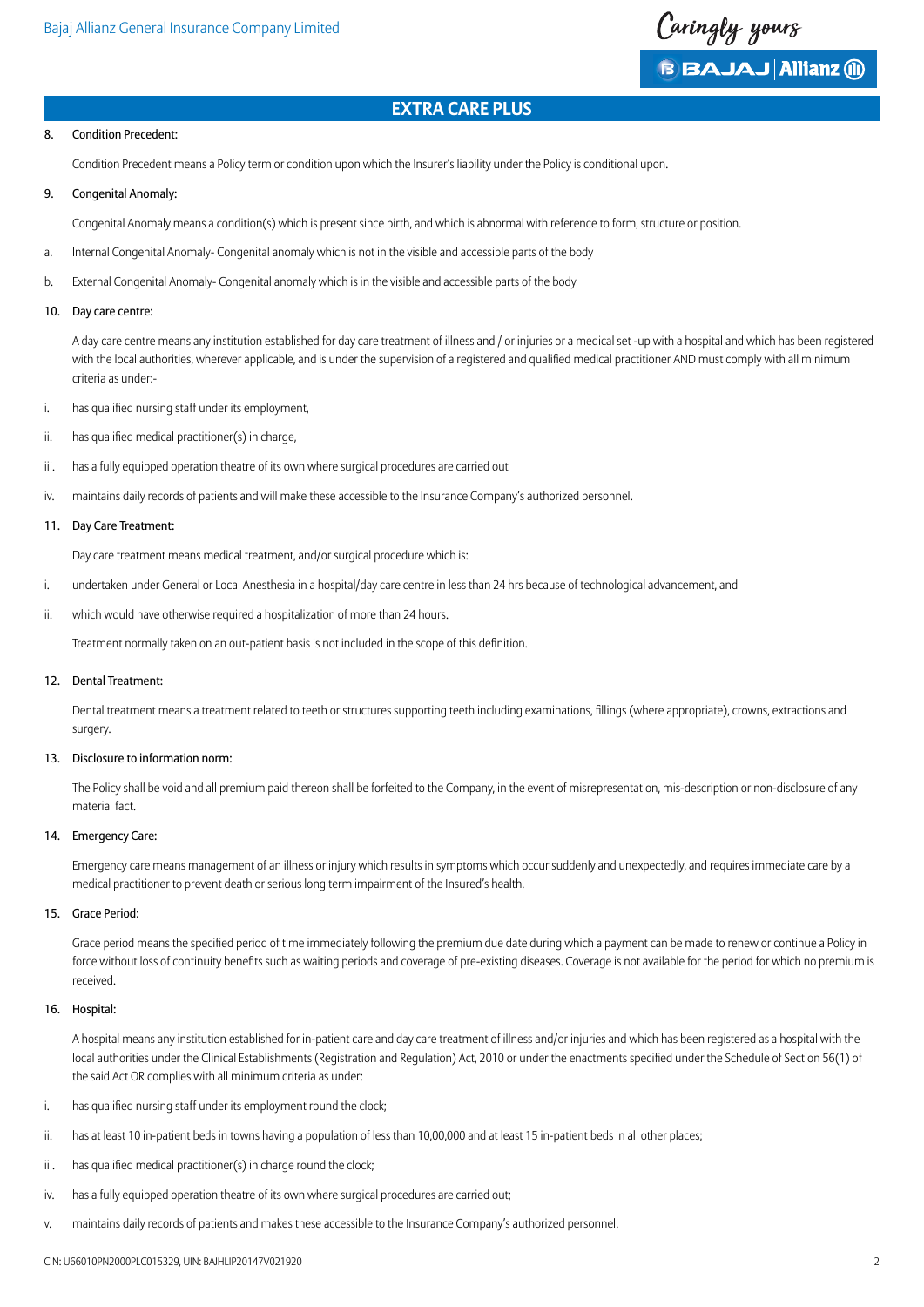

## 17. Hospitalization:

Hospitalization means admission in a Hospital for a minimum period of 24 consecutive In patient Care hours except for specified procedures/ treatments, where such admission could be for a period of less than 24 consecutive hours.

## 18. Illness

Illness means a sickness or a disease or pathological condition leading to the impairment of normal physiological function and requires medical treatment.

- a. Acute condition Acute condition is a disease, illness or injury that is likely to respond quickly to treatment which aims to return the person to his or her state of health immediately before suffering the disease/illness/injury which leads to full recovery.
- b. Chronic condition A chronic condition is defined as a disease, illness, or injury that has one or more of the following characteristics:
- i. it needs ongoing or long-term monitoring through consultations, examinations, check-ups, and /or tests
- ii. it needs ongoing or long-term control for relief of symptoms
- iii. it requires rehabilitation for the patient or for the patient to be specially trained to cope with it
- iv. it continues indefinitely
- v. it recurs or is likely to recur.

#### 19. Injury

 Injury means accidental physical bodily harm excluding illness or disease solely and directly caused by external, violent and visible and evident means which is verified and certified by a Medical Practitioner.

## 20. Inpatient Care

Inpatient care means treatment for which the Insured has to stay in a hospital for more than 24 hours for a covered event.

### 21. Intensive Care Unit

 Intensive care unit means an identified section, ward or wing of a hospital which is under the constant supervision of a dedicated medical practitioner(s), and which is specially equipped for the continuous monitoring and treatment of patients who are in a critical condition, or require life support facilities and where the level of care and supervision is considerably more sophisticated and intensive than in the ordinary and other wards.

#### 22. ICU Charges

ICU (Intensive Care Unit) Charges means the amount charged by a Hospital towards ICU expenses which shall include the expenses for ICU bed, general medical support services provided to any ICU patient including monitoring devices, critical care nursing and intensivist charges.

#### 23. Maternity expenses:

Maternity expenses means;

- a. medical treatment expenses traceable to childbirth (including complicated deliveries and caesarean sections incurred during hospitalization);
- b. expenses towards lawful medical termination of pregnancy during the Policy Period.

#### 24. Medical Advice:

Medical advice means any consultation or advice from a Medical Practitioner including the issuance of any prescription or follow up prescription.

#### 25. Medical expenses:

Medical Expenses means those expenses that an Insured has necessarily and actually incurred for medical treatment on account of Illness or Accident on the advice of a Medical Practitioner, as long as these are no more than would have been payable if the Insured had not been Insured and no more than other hospitals or Medical practitioners in the same locality would have charged for the same medical treatment.

#### 26. Medical Practitioner/Doctor/ Physician:

Medical Practitioner means a person who holds a valid registration from the Medical Council of any State or Medical Council of India or Council for Indian Medicine or for Homeopathy or Ayurvedic and or such other authorities set up by the Government of India or a State Government and is thereby entitled to practice medicine within its jurisdiction; and is acting within its scope and jurisdiction of license and acceptable to Us.

#### 27. Medically Necessary Treatment:

Medically necessary treatment means any treatment, tests, medication, or stay in hospital or part of a stay in hospital which

i. is required for the medical management of the illness or injury suffered by the Insured;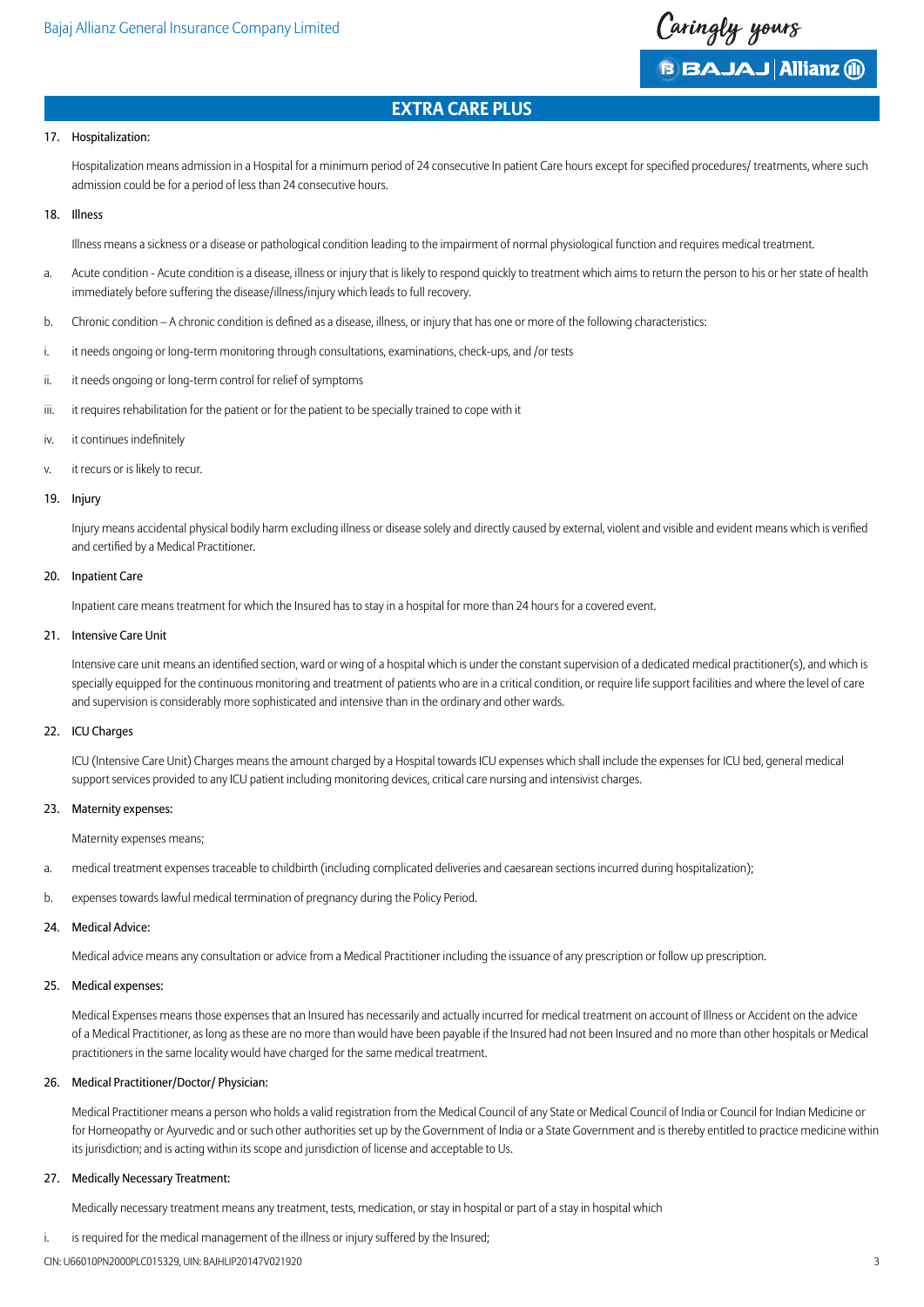

ii. must not exceed the level of care necessary to provide safe, adequate and appropriate medical care in scope, duration, or intensity;

- iii. must have been prescribed by a medical practitioner,
- iv. must conform to the professional standards widely accepted in international medical practice or by the medical community in India.

#### 28. Migration:

Migration means, the right accorded to health insurance policyholders (including all members under family cover and members of group health insurance policy), to transfer the credit gained for pre-existing conditions and time bound exclusions, with the same insurer.

#### 29. Network Provider:

Network Provider means hospitals or health care providers enlisted by an insurer, TPA or jointly by an Insurer and TPA to provide medical services to an insured by a cashless facility.

#### 30. New Born Baby

Newborn baby means baby born during the Policy Period and is aged up to 90 days.

#### 31. Non- Network Provider:

Non-Network provider means any hospital, day care centre or other provider that is not part of the network.

#### 32. Notification of Claim:

 Notification of claim means the process of intimating a claim to the insurer or TPA through any of the recognized modes of communication.

#### 33. OPD treatment:

OPD treatment means one in which the Insured visits a clinic / hospital or associated facility like a consultation room for diagnosis and treatment based on the advice of a Medical Practitioner. The Insured is not admitted as a day care or in-patient.

## 34. Portability:

Portability means the right accorded to an individual health insurance policyholder (including all members under family cover) to transfer the credit gained for preexisting conditions and time-bound exclusions from one insurer to another.

## 35. Pre-Existing Disease:

Pre- existing disease means any condition, ailment or injury or disease

- a. That is/are diagnosed by a physician within 48 months prior to the effective date of the policy issued by the insurer or its reinstatement Or
- b. For which medical advice or treatment was recommended by, or received from, a physician within 48 months prior to the effective date of the policy issued by the insurer or its reinstatement.

#### 36. Pre-hospitalization Medical Expenses:

 Pre-hospitalization Medical Expenses means medical expenses incurred during predefined number of days preceding the hospitalization of the Insured Person, provided that:

- a. Such Medical Expenses are incurred for the same condition for which the Insured Person's Hospitalization was required, and
- b. The In-patient Hospitalization claim for such Hospitalization is admissible by the Insurance Company.

#### 37. Post-hospitalization Medical Expenses:

 Post-hospitalization Medical Expenses means medical expenses incurred during predefined number of days immediately after the Insured Person is discharged from the hospital provided that:

- a. Such Medical Expenses are for the same condition for which the Insured Person's hospitalization was required, and
- b. The inpatient hospitalization claim for such hospitalization is admissible by the Insurance Company.

### 38. Qualified Nurse:

 Qualified nurse means a person who holds a valid registration from the Nursing Council of India or the Nursing Council of any state in India.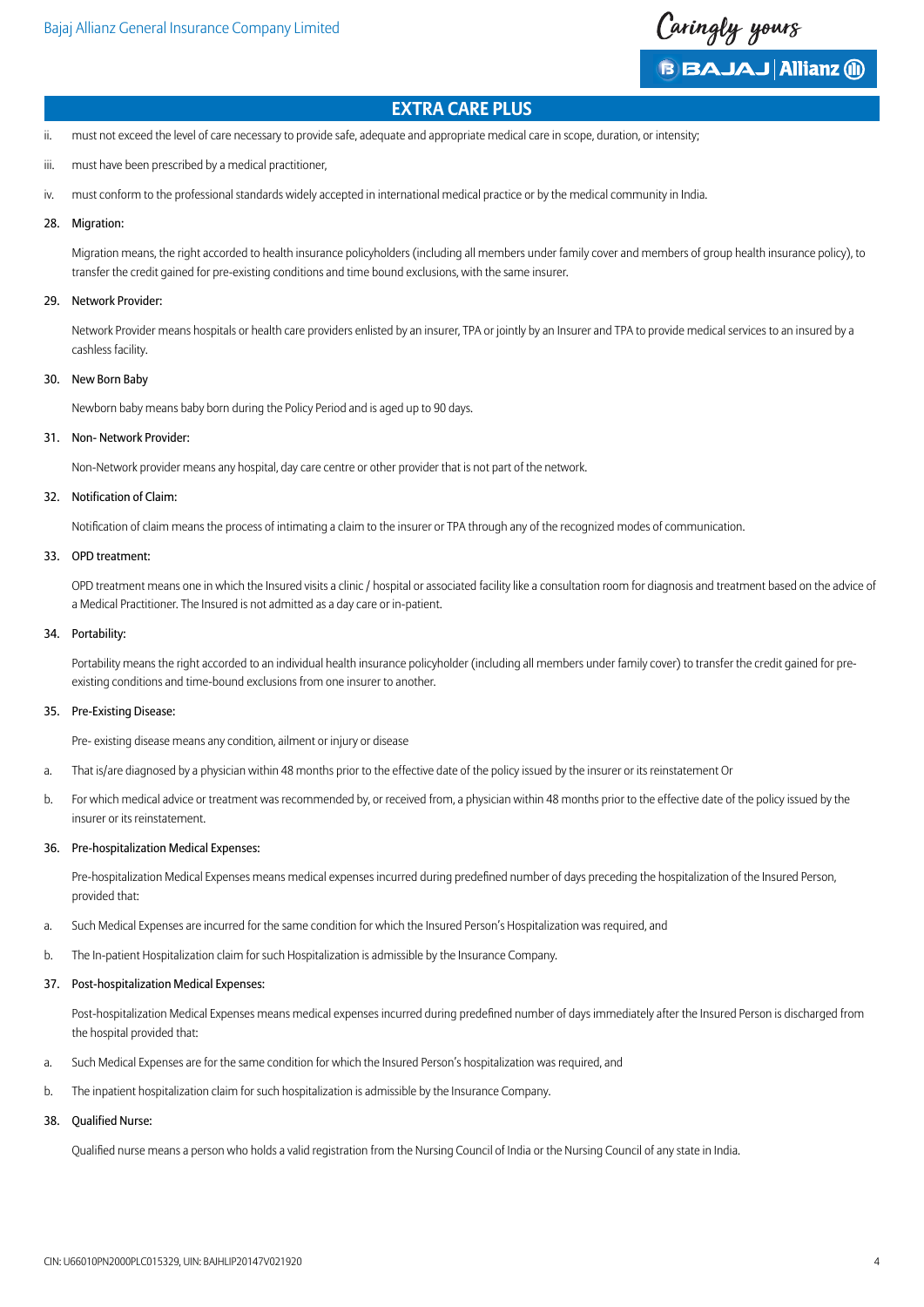

## 39. Reasonable and Customary charges

 Reasonable and Customary charges means the charges for services or supplies, which are the standard charges for the specific provider and consistent with the prevailing charges in the geographical area for identical or similar services, taking into account the nature of the illness / injury involved

## 40. Renewal

Renewal means the terms on which the contract of insurance can be renewed on mutual consent with a provision of grace period for treating the renewal continuous for the purpose of gaining credit for pre-existing diseases, time-bound exclusions and for all waiting periods.

#### 41. Room rent

Room Rent means the amount charged by a Hospital towards Room and Boarding expenses and shall include the associated medical expenses.

## 42. Surgery or Surgical Procedure

Surgery or Surgical Procedure means manual and / or operative procedure (s) required for treatment of an illness or injury, correction of deformities and defects, diagnosis and cure of diseases, relief from suffering and prolongation of life, performed in a hospital or day care centre by a medical practitioner.

#### 43. Unproven/Experimental treatment

Unproven/Experimental treatment means treatment, including drug Experimental therapy, which is not based on established medical practice in India, is treatment experimental or unproven.

#### SECTION B: DEFINITIONS - SPECIFIC DEFINITIONS

#### 1. Alternative Treatments:

Alternative treatments are forms of treatments other than treatment "Allopathy" or "modern medicine" and includes Ayurveda, Unani, Sidha and Homeopathy in the Indian context

## 2. Bajaj Allianz Network Hospitals / Network Hospitals

Bajaj Allianz Network Hospitals / Network Hospitals means the Hospitals which have been empanelled by Us as per the latest version of the schedule of Hospitals maintained by Us, which is available to You on request. For updated list please visit our website www.bajajallianz.com.

#### 3. Bajaj Allianz Diagnostic Centre

Bajaj Allianz Diagnostic Centre means the diagnostic centers which have been empanelled by us as per the latest version of the schedule of diagnostic centers maintained by Us, which is available to you on request. For updated list please visit our website [www.bajajallianz.com.](http://www.bajajallianz.com)

## 4. Dependent child

 A child is considered a dependent for insurance purposes (even if not enrolled in an educational institution) provided he is financially dependent, on the proposer.

#### 5. Limit of Indemnity

Limit of Indemnity represents Our maximum liability to make payment for each and every claim per person and collectively for all persons mentioned in the Schedule during the policy period and in the aggregate for the person(s) named in the schedule during the policy period, and means the amount stated in the Schedule against each Cover and subject to the limits specified

#### 6. Named Insured/Insured

Insured means the persons, or his Family members, named in the Schedule provided that an Insured or his Family Members has attained the age of 3 months and is not older than 80years of age at the commencement of the Policy Period.

- 7. Schedule means the schedule and any annexure to it.
- 8. You, Your, Yourself/ Your Family named in the schedule means the person or persons that We insure as set out in the Schedule.
- 9. We, Our, Ours means the Bajaj Allianz General Insurance Company Limited.

## SECTION C: OPERATIVE PARTS

## Tenure of Policy

"Extra Care Plus-Individual/Family Floater":1year, 2 years or 3 years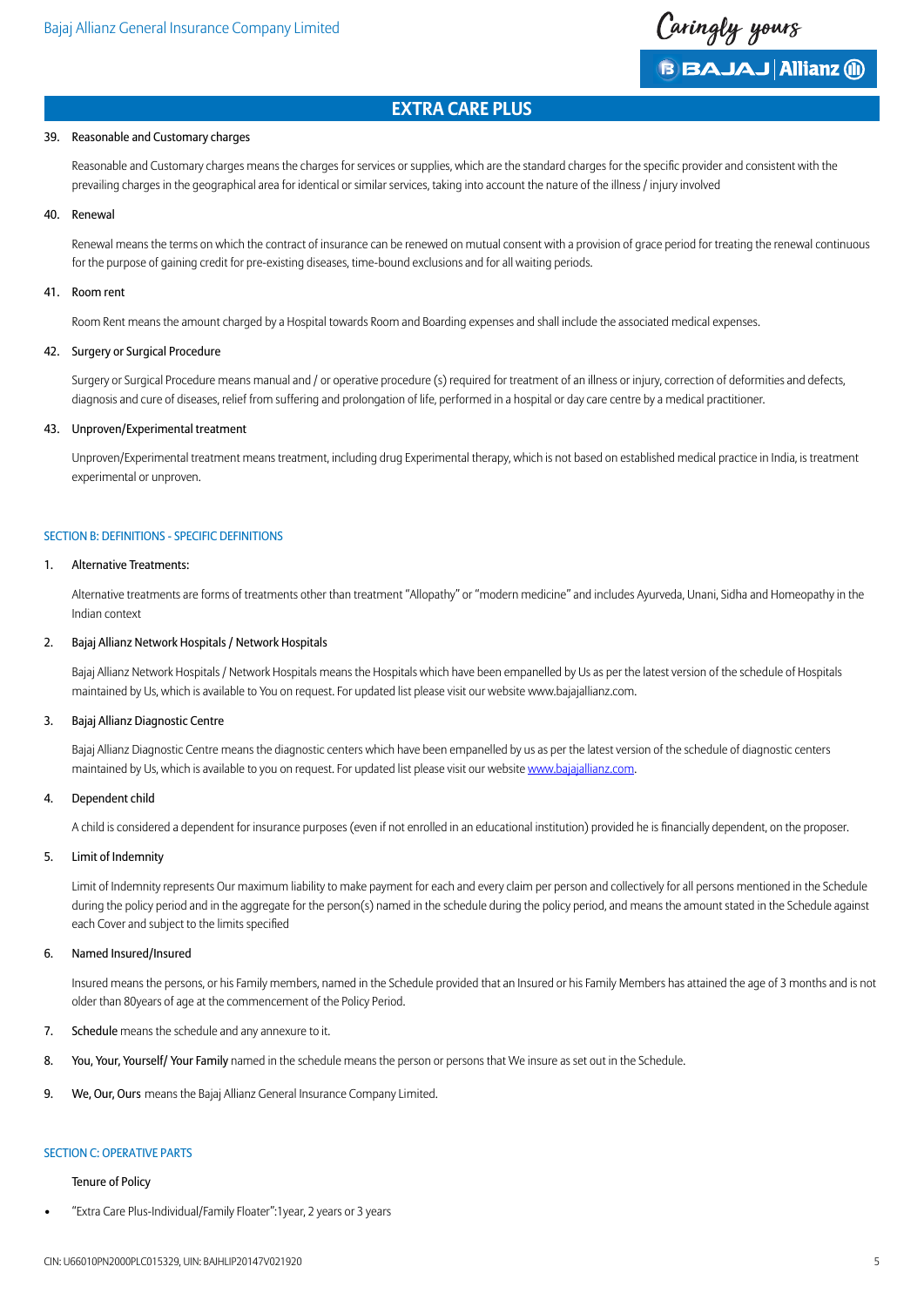

#### Scope of Cover

The Company hereby agrees to pay in respect of an admissible claim amount in excess of Aggregate deductible, any or all of the following covers subject to the Sum Insured, limits, terms, conditions and definitions, exclusions contained or otherwise expressed in this Policy.

Any claim under this policy shall be payable by the Company only if the aggregate of covered Reasonable Medical Expenses during the policy period exceeds the aggregate deductible limit provided in the Policy Schedule, subject to a maximum of Sum Insured.

## **COVERAGE**

#### 1. Medical Expenses

If You are hospitalized on the advice of a Doctor because of Illness or Accidental Bodily Injury sustained or contracted during the Policy Period, then We will pay You, Reasonable and Customary Medical Expenses Medical Expenses incurred, subject to aggregate deductible as specified on the policy document

 Aggregate deductible is a cost sharing requirement under this policy that provides that the company will not be liable for a specified rupee amount of the covered expenses, which will apply before any benefits are payable by the company. A deductible does not reduce the sum insured. The deductible is applicable in aggregate towards hospitalisation expenses incurred during the policy period

## a. In patient Hospitalisation expenses

- i. Room Rent/Boarding and Nursing Expenses
- ii. ICU Rent/Boarding and Nursing Expenses
- iii. Fees of Medical Practitioner, Surgeon , Anaesthetist, Nurses and Specialist Doctor
- iv. Operation theatre charges, Anesthesia, surgical appliances, diagnostic tests, medicines, blood, oxygen and cost of prosthetic and other devices or equipment if implanted internally like pacemaker during a surgical process

#### b. Pre- Hospitalisation expenses

The medical expenses incurred in the 60 days period immediately before you were hospitalised, provided that:

- i. Such medical expenses were incurred for the same condition requiring subsequent Hospitalisation, and;
- ii. We have accepted the claim under In-Patient Hospitalisation expenses.

#### c. Post- Hospitalization expenses

The medical expenses incurred in the 90 days period immediately after you were discharged, provided that:

- i. Such medical expenses were incurred for the same condition requiring earlier Hospitalisation, and;
- ii. We have accepted the claim under In-Patient Hospitalisation expenses.

#### d. Day Care Treatment

We will pay you the medical expenses as listed above under In-patient Hospitalisation Expenses for Day care procedures / Surgeries taken as an inpatient in a hospital or day care centre but not in the outpatient department. List of Day Care Procedures is given in the annexure I of Policy wordings.

#### e. Modern Treatment Methods and Advancement in Technologies

Modern Treatment Methods and Advancement in Technologies are covered up to 50% of Sum Insured or 5 lacs whichever is lower, subject to policy terms, conditions, coverages, waiting periods and exclusions.

- i. Uterine Artery Embolization and HIFU
- ii. Balloon Sinuplasty
- iii. Deep Brain stimulation
- iv. Oral chemotherapy
- v. Immunotherapy- Monoclonal Antibody to be given as injection
- vi. Intra vitreal injections
- vii. Robotic surgeries
- viii. Stereotactic radio surgeries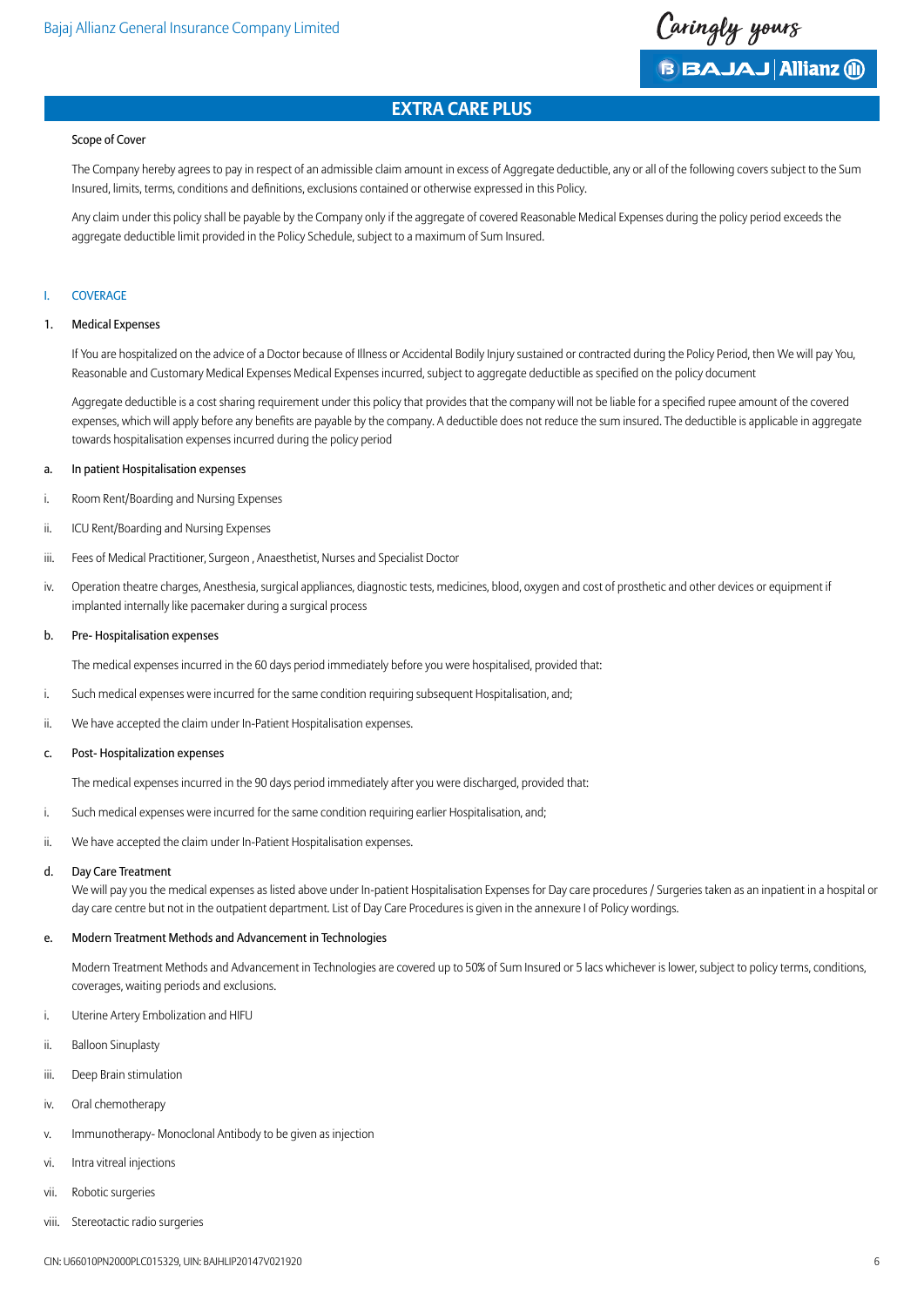

- ix. Bronchical Thermoplasty
- x. Vaporisation of the prostrate (Green laser treatment or holmium laser treatment)
- xi. IONM -(Intra Operative Neuro Monitoring)
- xii. Stem cell therapy: Hematopoietic stem cells for bone marrow transplant for haematological conditions to be covered
- 2. Maternity Expenses

We will pay the Medical Expenses related to pregnancy, childbirth or medically recommended and lawful termination of pregnancy, limited to maximum 2 deliveries or termination(s) or either, during the lifetime of the insured person as below:-.

- i. We will cover the Medical expenses for maternity including complications of maternity over and above the aggregate deductible limit as specified under the policy schedule
- ii. We will also cover expenses towards lawful medical termination of pregnancy during the Policy period.
- iii. In patient Hospitalization Expenses of pre-natal and post-natal hospitalization
- iv. Waiting Period of 12 months from the date of inception of the first Extra Care Plus Policy with us.

However this 12 months exclusion would not be applicable in case of continuous renewal of Extra Care Plus Policy without break in cover.

#### 3. Ambulance Expenses

If a claim under Medical Expenses is accepted, We will also pay the ambulance expenses to a maximum of Rs3000/- per valid hospitalization claim for transferring You/ Your family member(s) named in the schedule to or between Hospitals in the Hospital's ambulance or in an ambulance provided by any ambulance service provider.

#### 4. Organ Donor Expenses

We will pay for Medical treatment of the organ donor for harvesting the organ i.e. including surgery to remove organs from a donor provided that,

- i. The organ donor is any person whose organ has been made available in accordance and in compliance with THE TRANSPLANTATION OF HUMAN ORGANS (AMENDMENT) BILL, 2011
- ii. The organ donated is for the use of the Insured Person, and
- iii. We have accepted an inpatient Hospitalisation claim for the insured member under medical expenses section

 Specific exclusions applicable to Organ Donor Expenses

- 1. Claims which have NOT been admitted under Medical expenses section
- 2. Claims not in compliance with THE TRANSPLANTATION OF HUMAN ORGANS (AMENDMENT) BILL, 2011
- 3. The organ donors Pre and Post-Hospitalisation expenses.

 Additional benefits (Additional benefits for which aggregate deductible is not applicable)

5. Free Medical Check-up

At the end of every continuous period of 3 years during which You have held Extra Care Plus policy with us, We will reimburse free medical checkup expenses as below

- The actual amount of medical checkup expenses up to Rs. 1000/- for policy covering 1 member.
- The actual amount of medical checkup expenses up to Rs. 2000/- for policies covering more than 1 member under the same policy.

For the avoidance of doubt, We shall only be liable for medical check-up expenses and any other cost incurred such as for transportation, accommodation, food or sustenance shall not be payable by us.

## II. OPTIONAL COVER

## 1. Air Ambulance Cover

In consideration of payment of additional premium by the Insured to the Company and realization thereof by the Company, it is hereby agreed and declared that Extra Care Plus Policy is extended to pay the expenses incurred for ambulance transportation in an airplane or helicopter for rapid ambulance transportation from the site of first occurrence of the illness / accident to the nearest hospital during policy period which directly and independently of all other causes results in emergency life threatening health conditions provided such hospitalization claim is admissible under the Extra Care Plus Policy. The claim would be reimbursed up to the actual expenses subject to a maximum limit as specified under the Air Ambulance Cover in the Policy Schedule, subject otherwise to all other terms, conditions and Exclusions of the Policy.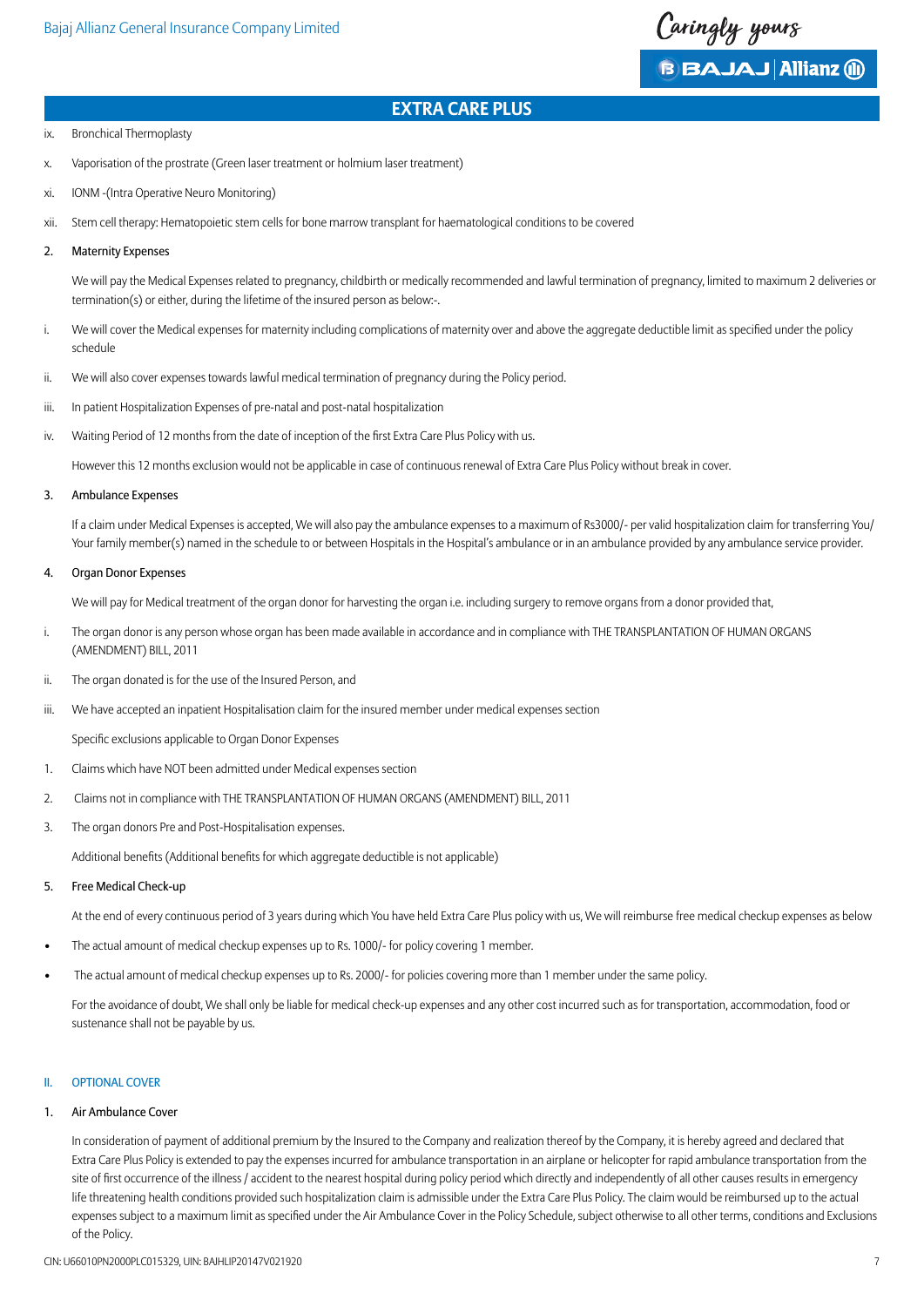Caringly yours **B BAJAJ Allianz (ii)** 

#### Specific Conditions applicable to Air Ambulance Cover

- i. Return transportation to the Insured's home by air ambulance is excluded.
- ii. Such air ambulance should have been duly licensed to operate as such by competent authorities of the Government/s.
- iii. Deductible will not be applied on the claim admissible under Air Ambulance cover

## SECTION D EXCLUSIONS UNDER THE POLICY- STANDARD EXCLUSIONS

- I. Waiting Period
- 1. Pre-existing Diseases waiting period (Excl01)
- a. Expenses related to the treatment of a pre-existing Disease (PED) and its direct complications shall be excluded until the expiry of 12 months of continuous coverage after the date of inception of the first Extra Care Plus policy with us.
- b. In case of enhancement of sum insured the exclusion shall apply afresh to the extent of sum insured increase.
- c. If the Insured Person is continuously covered without any break as defined under the portability norms of the extant IRDAI (Health Insurance) Requlations then waiting period for the same would be reduced to the extent of prior coverage.
- d. Coverage under the policy after the expiry of 12 months for any pre-existing disease is subject to the same being declared at the time of application and accepted by us.
- 2. Specified disease/procedure waiting period- Code- Excl02
- a. Expenses related to the treatment of the listed Conditions, surgeries/treatments shall be excluded until the expiry of 12 months of continuous coverage after the date of inception of the first Extra Care Plus policy with us. This exclusion shall not be applicable for claims arising due to an accident.
- b. In case of enhancement of sum insured the exclusion shall apply afresh to the extent of sum insured increase.
- c. If any of the specified disease/procedure falls under the waiting period specified for pre-Existing diseases, then the longer of the two waiting periods shall apply.
- d. The waiting period for listed conditions shall apply even if contracted after the policy or declared and accepted without a specific exclusion.
- e. If the Insured Person is continuously covered without any break as defined under the applicable norms on portability stipulated by IRDAI, then waiting period for the same would be reduced to the extent of prior coverage.
- f. List of specific diseases/procedures

|     | Any types of gastric or duodenal ulcers,           | 11. | Hernia of all types                                                                                                                                   |
|-----|----------------------------------------------------|-----|-------------------------------------------------------------------------------------------------------------------------------------------------------|
|     | Benign prostatic hypertrophy                       | 12. | Fistulae, Fissure in ano                                                                                                                              |
| 3.  | All types of sinuses                               |     | 13. Hydrocele                                                                                                                                         |
| 4.  | <b>Haemorrhoids</b>                                | 14. | Fibromyoma                                                                                                                                            |
| 5.  | Dysfunctional uterine bleeding                     | 15. | Hysterectomy                                                                                                                                          |
| 6.  | Endometriosis                                      | 16. | Surgery for any skin ailment                                                                                                                          |
|     | Stones in the urinary and biliary systems          |     | Surgery on all internal or external tumours/ cysts/ nodules/polyps of any kind including breast<br>lumps with exception of Malignant tumor or growth. |
| 8.  | Surgery on ears/tonsils/adenoids/paranasal sinuses | 18. | All Joint Replacement surgeries                                                                                                                       |
| 9.  | Surgery for intervertebral disc disorders          | 19. | Internal Congenital                                                                                                                                   |
| 10. | Cataracts                                          |     |                                                                                                                                                       |

#### 3. 30-day waiting period (Excl03)

- a. Expenses related to the treatment of any illness within 30 days from the first Policy commencement date shall be excluded except claims arising due to an accident, provided the same are covered.
- b. This exclusion shall not, however apply if the Insured has Continuous Coverage for more than twelve months.
- c. The within referred waiting period is made applicable to the enhanced Sum Insured in the event of granting higher Sum Insured subsequently.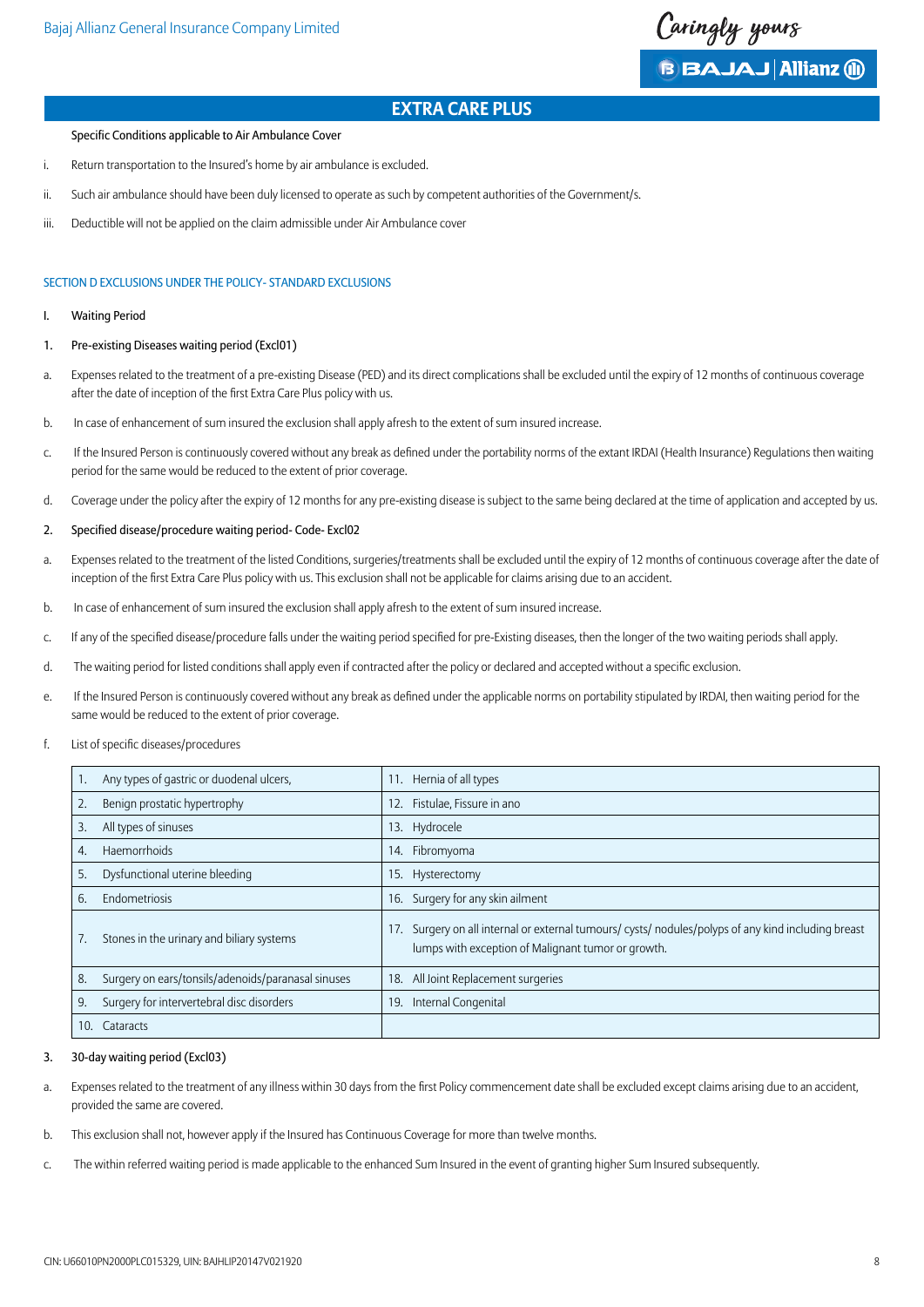

#### II. General Exclusions

- 1. Investigation & Evaluation (Excl04)
- a. Expenses related to any admission primarily for diagnostics and evaluation purposes only are excluded
- b. Any diagnostic expenses which are not related or not incidental to the current diagnosis and treatment are excluded.

#### 2. Rest Cure, rehabilitation and respite care- (Excl05)

Expenses related to any admission primarily for enforced bed rest and not for receiving treatment. This also includes:

- i. Custodial care either at home or in a nursing facility for personal care such as help with activities of daily living such as bathing, dressing, moving around either by skilled nurses or assistant or non-skilled persons.
- ii. Any services for people who are terminally ill to address medical, physical, social, emotional and spiritual needs.

#### 3. Obesity/Weight Control (Excl06)

 Expenses related to the surgical treatment of obesity that does not fulfil all the below conditions:

- 1. Surgery to be conducted is upon the advice of the Doctor
- 2. The surgery/Procedure conducted should be supported by clinical protocols
- 3. The member has to be 18 years of age or older and
- 4. Body Mass Index (BMI);
- a. greater than or equal to 40 or
- b. greater than or equal to 35 in conjunction with any of the following severe co-morbidities following failure of less invasive methods of weight loss:
- i. Obesity-related cardiomyopathy
- ii. Coronary heart disease
- iii. Severe Sleep Apnea
- iv. Uncontrolled Type2 Diabetes

#### 4. Change-of-gender treatments (Excl07)

Expenses related to any treatment, including surgical management, to change characteristics of the body to those of the opposite sex.

#### 5. Cosmetic or plastic Surgery (Excl08)

Expenses for cosmetic or plastic surgery or any treatment to change appearance unless for reconstruction following an Accident, Burn(s) or Cancer or as part of medically necessary treatment to remove a direct and immediate health risk to the insured. For this to be considered a medical necessity, it must be certified by the attending Medical Practitioner.

## 6. Hazardous or Adventure Sports (Excl09)

Expenses related to any treatment necessitated due to participation as a professional in hazardous or adventure sports, including but not limited to, para-jumping, rock climbing, mountaineering, rafting, motor racing, horse racing or scuba diving, hand gliding, sky diving, deep-sea diving.

## 7. Breach of law (Excl10)

Expenses for treatment directly arising from or consequent upon any Insure Person committing or attempting to commit a breach of law with criminal intent.

## 8. Excluded Providers (Excl11)

 Expenses incurred towards treatment in any hospital or by any Medical Practitioner or any other provider specifically excluded by the Insurer and disclosed in its website / notified to the policyholders are not admissible. However, in case of life threatening situations or following an accident, expenses up to the stage of stabilization are payable but not the complete claim.

- 9. Treatment for Alcoholism, drug or substance abuse or any addictive condition and consequences thereof. (Excl12)
- 10. Treatments received in heath hydros, nature cure clinics, spas or similar establishments or private beds registered as a nursing home attached to such establishments or where admission is arranged wholly or partly for domestic reasons. (Excl13)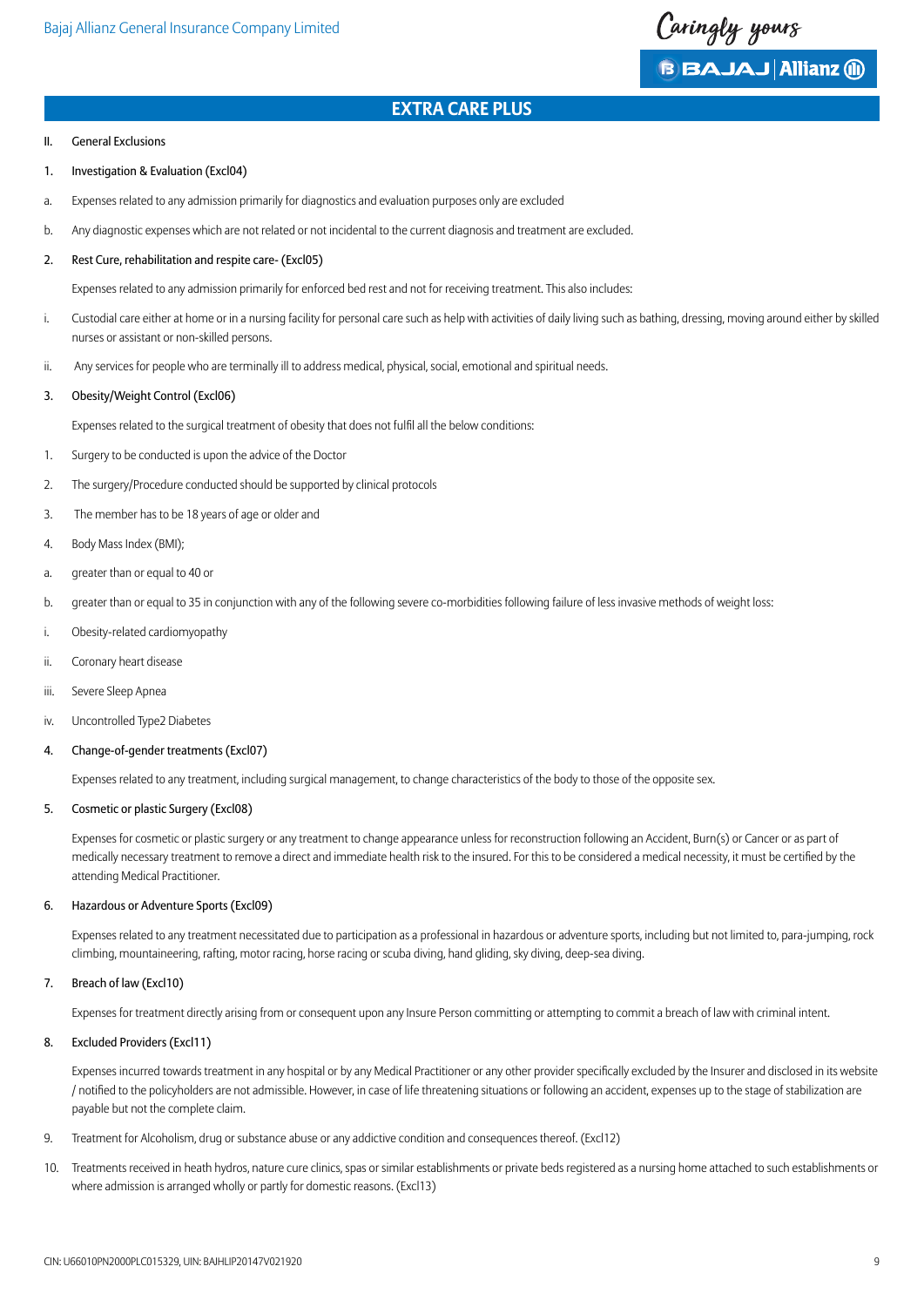

- 11. Dietary supplements and substances that can be purchased without prescription, including but not limited to Vitamins, minerals and organic substances unless prescribed by a medical practitioner as part of hospitalization claim or day care procedure. (Excl14)
- 12. Refractive Error (Excl15)

Expenses related to the treatment for correction of eye sight due to refractive error less than 7.5 dioptres.

## 13. Unproven Treatments (Excl16)

Expenses related to any unproven treatment, services and supplies for or in connection with any treatment. Unproven treatments are treatments, procedures or supplies that lack significant medical documentation to support their effectiveness.

## 14. Sterility and Infertility (Excl17)

Expenses related to sterility and infertility. This includes:

- a. Any type of contraception, sterilization
- b. Assisted Reproduction services including artificial insemination and advanced reproductive technologies such as IVF, ZIFT, GIFT, ICSI
- c. Gestational Surrogacy
- d. Reversal of sterilization

## SECTION D: EXCLUSIONS UNDER THE POLICY- SPECIFIC EXCLUSIONS

#### III. Waiting Period for Maternity Expenses

1. Any treatment arising from or traceable to pregnancy, child birth including cesarean section and/or any treatment related to pre and postnatal care and complications arising out of Pregnancy and Childbirth until 12 months continuous period has elapsed since the inception of the first Extra Care Plus with US. However this exclusion will not apply to Ectopic Pregnancy proved by diagnostic means and certified to be life threatening by the attending medical practitioner

#### IV. General Exclusions

- 1. We are not liable for claim(s) amount falling within Aggregate Deductible limit as opted and mentioned on the policy schedule.
- 2. Any Medical Expenses of the new born baby
- 3. Dental treatment or surgery of any kind unless requiring hospitalisation and as a result of accidental Bodily Injury to natural teeth.
- 4. The cost of spectacles, contact lenses, hearing aids, crutches, artificial limbs, dentures, artificial teeth and all other external appliances and/or devices whether for diagnosis or treatment except for intrinsic fixtures used for orthopedic treatments such as plates and K-wires.
- 5. War, invasion, acts of foreign enemies, hostilities (whether war be declared or not), civil war, commotion, unrest, rebellion, revolution, insurrection, military or usurped power or confiscation or nationalization or requisition of or damage by or under the order of any government or public local authority.
- 6. Circumcision unless required for the treatment of Illness or Accidental bodily injury, cosmetic or aesthetic treatments of any description, treatment or surgery for change of life/gender.
- 7. External medical equipment of any kind used at home as post Hospitalization care including cost of instrument used in the treatment of Sleep Apnoea Syndrome (C.P.A.P), Continuous Peritoneal Ambulatory Dialysis (C.P.A.D) and Oxygen concentrator for Bronchial Asthmatic condition.
- 8. Intentional self-injury (including but not limited to the use or misuse of any intoxicating drugs or alcohol)
- 9. Vaccination or inoculation unless forming a part of post bite treatment or if medically necessary and forming a part of treatment recommended by the treating Medical practitioner.
- 10. All non-medical Items as per Annexure II
- 11. Any treatment received outside India is not covered under this Policy.
- 12. Treatment for any other system other than modern medicine (also known as Allopathy)
- 13. Venereal disease or any sexually transmitted disease or sickness.
- 14. Congenital external diseases or defects or anomalies, growth hormone therapy, stem cell implantation or surgery except for Hematopoietic stem cells for bone marrow transplant for haematological conditions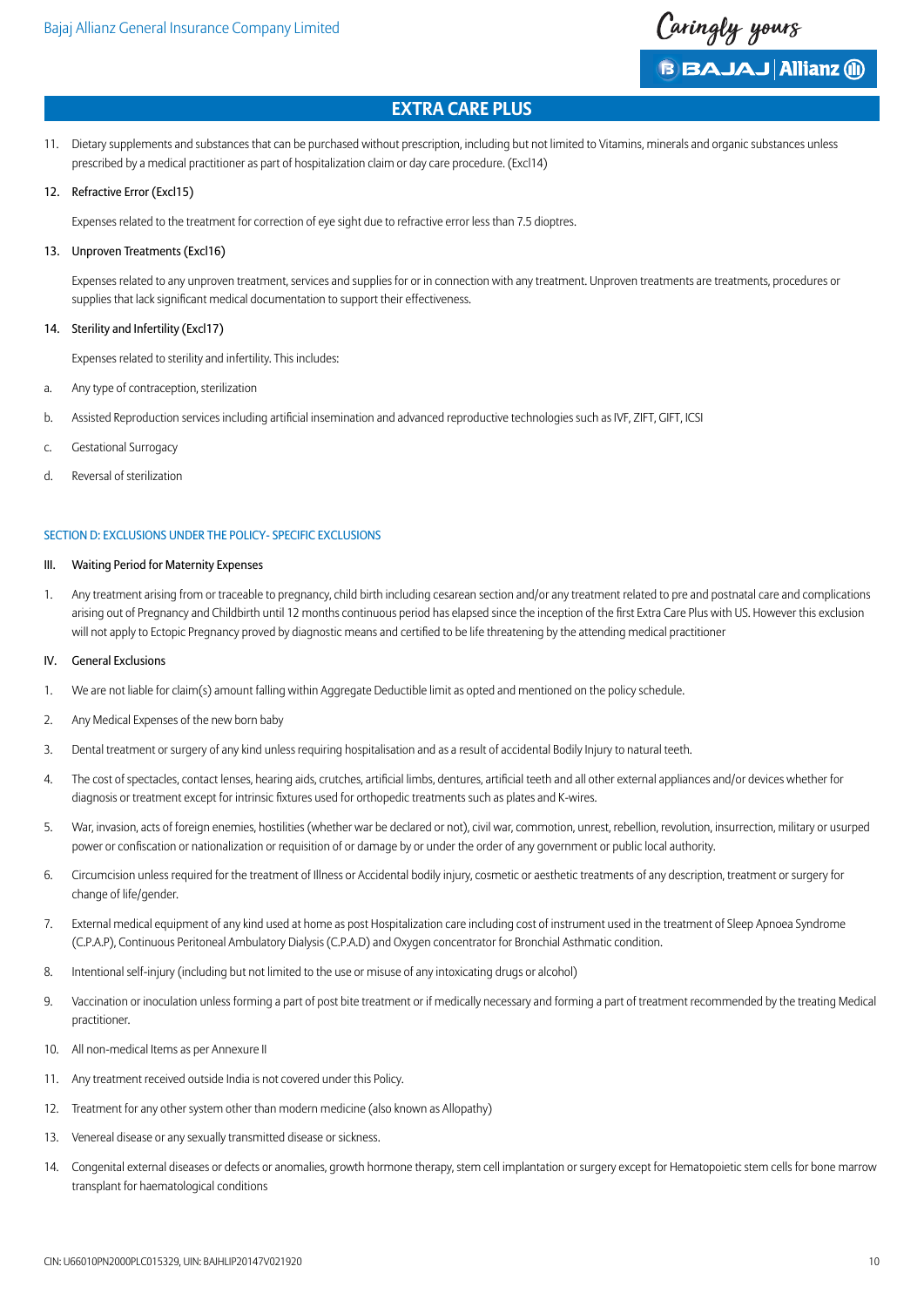Caringly yours **B BAJAJ Allianz (ii)** 

SECTION E: GENERAL TERMS AND CLAUSES - STANDARD GENERAL TERMS AND CLAUSES

## 1. Disclosure of information

The policy shall be void and all premium paid thereon shall be forfeited to the Company in the event of misrepresentation, mis description or non-disclosure of any material fact by the policyholder.

## 2. Condition Precedent to Admission of Liability

 The terms and conditions of the policy must be fulfilled by the Insured Person for the Company to make any payment for claim(s) arising under the policy.

## 3. Complete Discharge

 Any payment to the policyholder, insured person or his/ her nominees or his/ her legal representative or assignee or to the Hospital, as the case may be, for any benefit under the policy shall be a valid discharge towards payment of claim by the Company to the extent of that amount for the particular claim

## 4. Premium Payment in Instalments (Wherever applicable)

If the insured person has opted for Payment of Premium on an instalment basis i.e. Annual (for long term polices only), Half Yearly, Quarterly or Monthly, as mentioned in the policy Schedule/Certificate of Insurance, the following Conditions shall apply (notwithstanding any terms contrary elsewhere in the policy)

- i. Grace Period of 15 days would be given to pay the instalment premium due for the policy.
- ii. During such grace period, coverage will not be available from the due date of instalment premium till the date of receipt of premium by Company.
- iii. The insured person will get the accrued continuity benefit in respect of the "Waiting Periods", "Specific Waiting Periods" in the event of payment of premium within the stipulated grace Period.
- iv. No interest will be charged If the instalment premium is not paid on due date.
- v. In case of instalment premium due not received within the grace period, the policy will get cancelled.
- vi. In the event of a claim, all subsequent premium instalments shall immediately become due and payable.
- vii. The company has the right to recover and deduct all the pending installments from the claim amount due under the policy.
- 5. Claim Settlement. (provision for Penal interest)
- i. The Company shall settle or reject a claim, as the case may be, within 30 days from the date of receipt of last necessary document.
- ii. In the case of delay in the payment of a claim, the Company shall be liable to pay interest to the policyholder from the date of receipt of last necessary document to the date of payment of claim at a rate 2% above the bank rate.
- iii. However, where the circumstances of a claim warrant an investigation in the opinion of the Company, it shall initiate and complete such investigation at the earliest, in any case not later than 30 days from the date of receipt of last necessary document- In such cases, the Company shall settle or reject the claim within 45 days from the date of receipt of last necessary document.
- iv. ln case of delay beyond stipulated 45 days, the Company shall be liable to pay interest to the policyholder at a rate 2% above the bank rate from the date of receipt of last necessary document to the date of payment of claim.

#### 6. Multiple Policies

- i. In case of multiple policies taken by an insured person during a period from one or more insurers to indemnify treatment costs, the insured person shall have the right to require a settlement of his/her claim in terms of any of his/her policies. ln all such cases the insurer chosen by the insured person shall be obliged to settle the claim as long as the claim is within the limits of and according to the terms of the chosen policy.
- ii. Insured person having multiple policies shall also have the right to prefer claims under this policy for the amounts disallowed under any other policy / policies even if the sum insured is not exhausted. Then the insurer shall independently settle the claim subject to the terms and conditions of this policy.
- iii. If the amount to be claimed exceeds the sum insured under a single policy, the insured person shall have the right to choose insurer from whom he/ she wants to claim the balance amount.
- iv. Where an insured person has policies from more than one insurer to cover the same risk on indemnity basis, the insured person shall only be indemnified the treatment costs in accordance with the terms and conditions of the chosen policy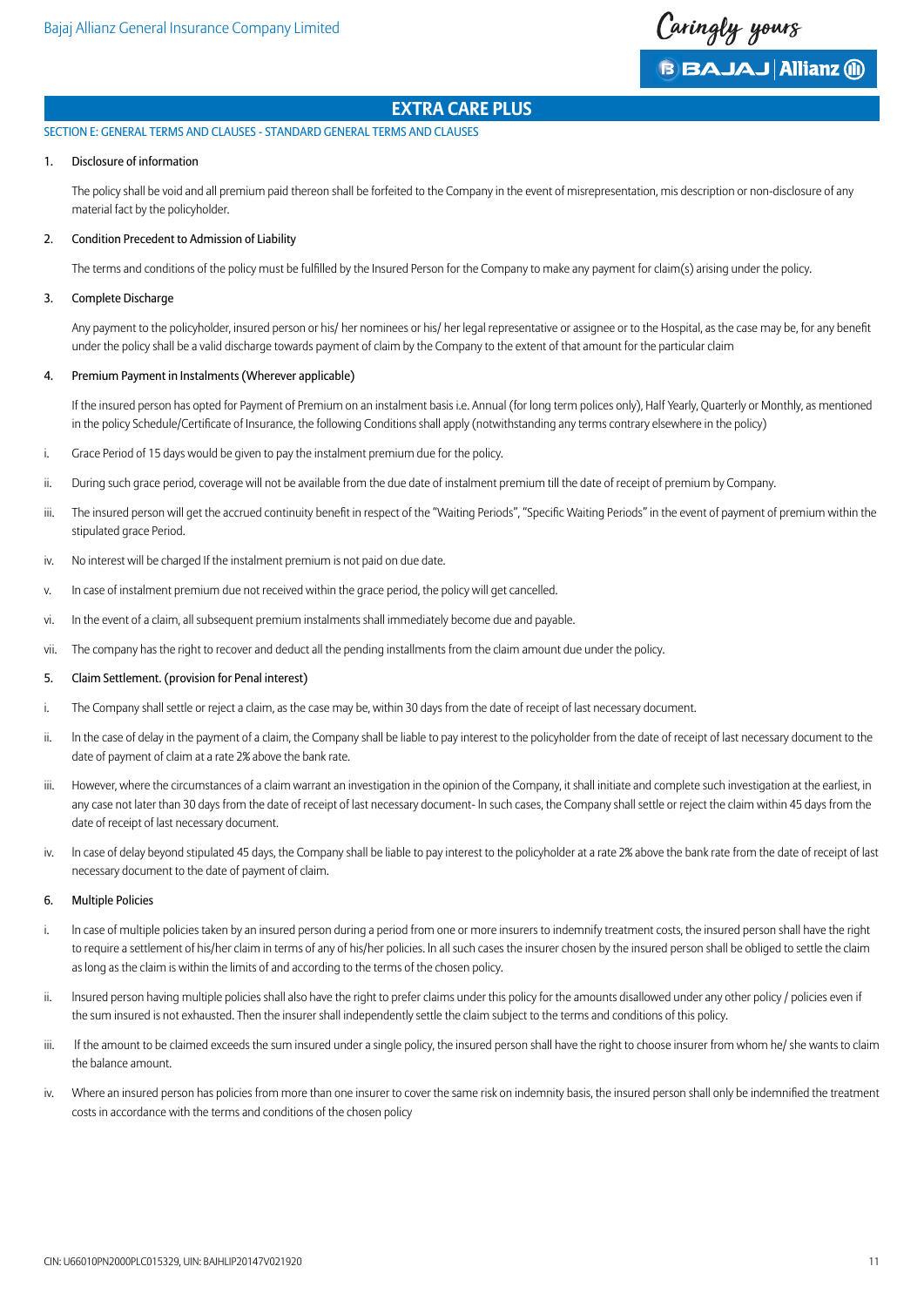

Caringly yours

**B BAJAJ Allianz (ii)** 

## 7. Moratorium Period:

After completion of eight continuous years under this policy no look back would be applied. This period of eight years is called as moratorium period.

 The moratorium would be applicable for the sums insured of the first policy and subsequently completion of eight continuous years would be applicable from date of enhancement of sums insured only on the enhanced limits. After the expiry of Moratorium Period no claim under this policy shall be contestable except for proven fraud and permanent exclusions specified in the policy contract. The policies would however be subject to all limits, sub limits, co-payments, deductibles as per the policy contract

#### 8. Renewal of Policy

The policy shall ordinarily be renewable except on misrepresentation by the insured person. grounds of fraud, misrepresentation by the insured person.

- i. The Company shall endeavor to give notice for renewal. However, the Company is not under obligation to give any notice for renewal.
- ii. Renewal shall not be denied on the ground that the insured person had made a claim or claims in the preceding policy years.
- iii. Request for renewal along with requisite premium shall be received by the Company before the end of the policy period.
- iv. At the end of the policy period, the policy shall terminate and can be renewed within the Grace Period of 30 days to maintain continuity of benefits without break in policy. Coverage is not available during the grace period.
- v. No loading shall apply on renewals based on individual claims experience
- 9. Possibility of Revision of Terms of the Policy lncluding the Premium Rates:

 The Company, with prior approval of lRDAl, may revise or modify the terms of the policy including the premium rates. The insured person shall be notified three months before the changes are effected

#### 10. Migration

 The Insured beneficiary will have the option to migrate the policy to other health insurance products/plans offered by the company by applying for migration of the policy atleast 30 days before the policy renewal date as per IRDAI guidelines on Migration. If such person is presently covered and has been continuously covered without any lapses under any health insurance product/plan offered by the company, the Insured beneficiary will get the accrued continuity benefits in waiting periods as per IRDAI guidelines on migration.

For Detailed Guidelines on migration, kindly refer the link [https://www.irdai.gov.in/ADMINCMS/cms/Circulars\\_List.aspx?mid=3.2.3](https://www.irdai.gov.in/ADMINCMS/cms/Circulars_List.aspx?mid=3.2.3)

## 11. Withdrawal of Policy

- i. ln the likelihood of this product being withdrawn in future, the Company will intimate the insured person about the same 90 days prior to expiry of the policy.
- ii. Insured Person will have the option to migrate to similar health insurance product available with the Company at the time of renewal with all the accrued continuity benefits such as cumulative bonus, waiver of waiting period. as per IRDAI guidelines, provided the policy has been maintained without a break.

## 12. Cancellation

i. The policyholder may cancel this policy by giving 15days'written notice and in such an event, the Company shall refund premium for the unexpired policy period as detailed below.

Cancellation grid for premium received on annual & long term basis and refund is as under

|                                                         | <b>Premium Refund</b>       |                                      |                             |  |
|---------------------------------------------------------|-----------------------------|--------------------------------------|-----------------------------|--|
| <b>Period in Risk</b>                                   | <b>Policy Period 1 Year</b> | <b>Policy Period 2 Year</b>          | <b>Policy Period 3 Year</b> |  |
| Within 15 Days                                          |                             | As per Free Look up period Condition |                             |  |
| Exceeding 15 days but less than or equal to 3 months    | 65.00%                      | 75.00%                               | 80.00%                      |  |
| Exceeding 3 months but less than or equal to 6 months   | 45.00%                      | 65.00%                               | 75.00%                      |  |
| Exceeding 6 months but less than or equal to 12 months  | 0.00%                       | 45.00%                               | 60.00%                      |  |
| Exceeding 12 months but less than or equal to 15 months |                             | 30.00%                               | 50.00%                      |  |
| Exceeding 15 months but less than or equal to 18 months |                             | 20.00%                               | 45.00%                      |  |
| Exceeding 18 months but less than or equal to 24 months |                             | 0.00%                                | 30.00%                      |  |
| Exceeding 24 months but less than or equal to 27 months |                             |                                      | 20.00%                      |  |
| Exceeding 27 months but less than or equal to 30 months |                             |                                      | 15.00%                      |  |
| Exceeding 30 months but less than or equal to 36 months |                             |                                      | 0.00%                       |  |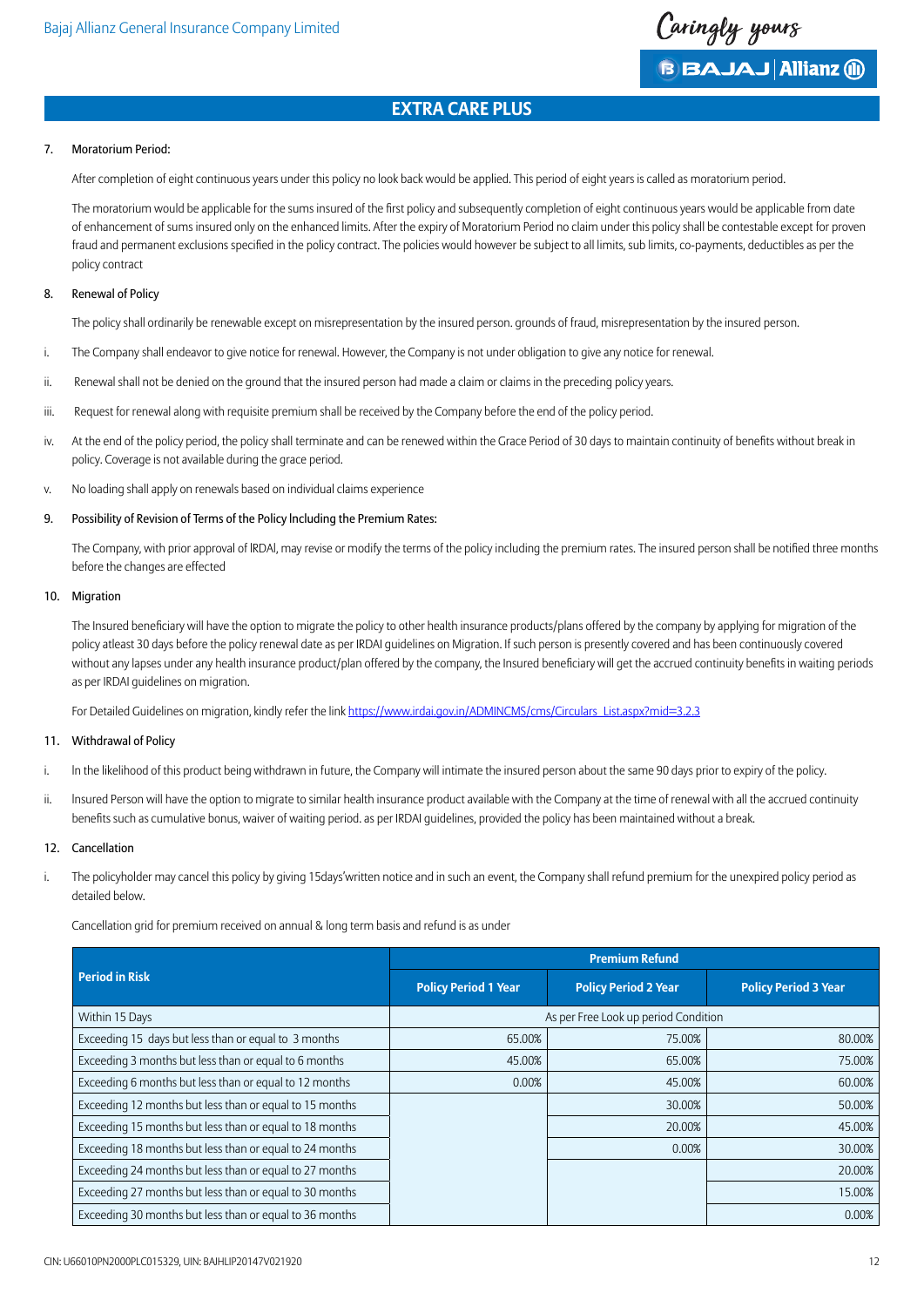

#### Note:

- The first slab of Number of days "within 15 days" in above table is applicable only in case of new business.
- In case of renewal policies, period is risk "Exceeding 15 days but less than 3 months" should be read as "within 3 months".

For monthly/quarterly premium modes, no premium is refunded. For half yearly premium payment mode, the premium will be refunded as per the below table:

|                                                       | <b>Premium Refund Pro Rate</b> |
|-------------------------------------------------------|--------------------------------|
| Period in Risk (From Latest instalment date)          | % of Half Yearly Premium       |
| Exceeding 15 days but less than or equal to 3 months  | 30%                            |
| Exceeding 3 months but less than or equal to 6 months | 0%                             |

Notwithstanding anything contained herein or otherwise, no refunds of premium shall be made in respect of Cancellation where, any claim has been admitted or has been lodged or any benefit has been availed by the insured person under the policy.

ii. The Company may cancel the policy at any time on grounds of misrepresentation non-disclosure of material facts, fraud by the insured person by giving 15 days' written notice. There would be no refund of premium on cancellation on grounds of misrepresentation, non-disclosure of material facts or fraud.

## 13. Free Look Period

The Free Look Period shall be applicable on new individual health insurance policies and not on renewals or at the time of porting/migrating the policy.

 The insured person shall be allowed free look period of fifteen days from date of receipt of the policy document to review the terms and conditions of the policy, and to return the same if not acceptable.

lf the insured has not made any claim during the Free Look Period, the insured shall be entitled to

- i. a refund of the premium paid less any expenses incurred by the Company on medical examination of the insured person and the stamp duty charges or
- ii. where the risk has already commenced and the option of return of the policy is exercised by the insured person, a deduction towards the proportionate risk premium for period of cover or
- iii. Where only a part of the insurance coverage has commenced, such proportionate premium commensurate with the insurance coverage during such period

#### 14. Nomination

The policyholder is required at the inception of the policy to make a nomination for the purpose of payment of claims under the policy in the event of death of the policyholder. Any change of nomination shall be communicated to the company in writing and such change shall be effective only when an endorsement on the policy is made. ln the event of death of the policyholder, the Company will pay the nominee {as named in the Policy Schedule/Policy Certificate/Endorsement (if any) and in case there is no subsisting nominee, to the legal heirs or legal representatives of the policyholder whose discharge shall be treated as full and final discharge of its liability under the policy

## 15. Portability

 The Insured beneficiary will have the option to port the policy to other insurers by applying to such insurer to port the entire policy along with all the members of the family, if any, at least 45 days before, but not earlier than 60 days from the policy renewal date as per IRDAI quidelines related to portability. If such person is presently covered and has been continuously covered without any lapses under any health insurance policy with an Indian General/Health insurer, the proposed

 Insured beneficiary will get the accrued continuity benefits in waiting periods as per IRDAI guidelines on portability.

For Detailed Guidelines on portability, kindly refer the link [https://www.irdai.gov.in/ADMINCMS/cms/Circulars\\_List.aspx?mid=3.2.3](https://www.irdai.gov.in/ADMINCMS/cms/Circulars_List.aspx?mid=3.2.3)

#### 16. Fraud

- i. If any claim made by the Insured beneficiary, is in any respect fraudulent, or if any false statement, or declaration is made or used in support thereof, or if any fraudulent means or devices are used by the Insured beneficiary or anyone acting on his/her behalf to obtain any benefit under this policy, all benefits under this policy and the premium paid shall be forfeited.
- ii. Any amount already paid against claims made under this policy but which are found fraudulent later shall be repaid by all recipient(s)/policyholder(s), who has made that particular claim, who shall be jointly and severally liable for such repayment to the insurer.
- iii. For the purpose of this clause, the expression "fraud" means any of the following acts committed by the Insured beneficiary or by his agent or the hospital/ doctor/any other party acting on behalf of the Insured beneficiary, with intent to deceive the insurer or to induce the insurer to issue an insurance policy:
- a. the suggestion, as a fact of that which is not true and which the Insured beneficiary does not believe to be true;
- b. the active concealment of a fact by the Insured beneficiary having knowledge or belief of the fact;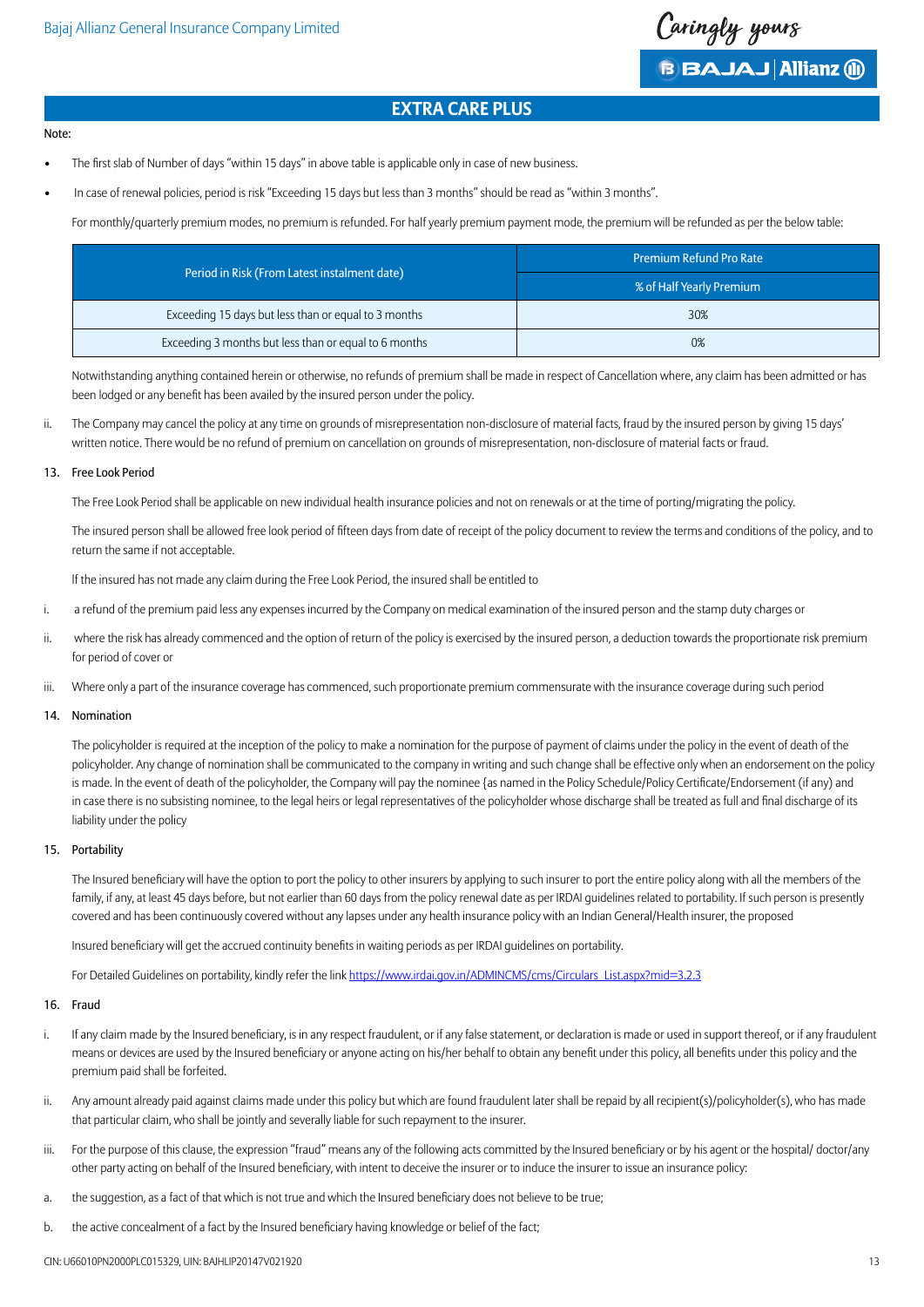

#### c. any other act fitted to deceive; and

d. any such actor omission as the law specially declares to be fraudulent

The Company shall not repudiate the claim and / or forfeit the policy benefits on the ground of Fraud, if the Insured beneficiary / beneficiary can prove that the misstatement was true to the best of his knowledge and there was no deliberate intention to suppress the fact or that such misstatement of or suppression of material fact are within the knowledge of the insurer

## 17. Grievance Redressal Procedure

Grievance Redressal Procedure

The company has always been known as a forward-looking customer centric organization. It takes immense pride in its approach of "Caringly Yours". To provide you with top-notch service on all fronts, the company has provided with multiple platforms via which you can always reach out to us at below mentioned touch points

- 1. Our toll-free number 1-800-209- 5858 or 020-30305858, say Say "Hi" on WhatsApp on +91 7507245858
- 2. Branches for resolution of your grievances / complaints, the Branch details can be found on our website

www.bajajallianz.com/branch-locator.html

3. Register your grievances / complaints on our website

www.bajajallianz.com/about-us/customer-service.html

- 4. E-mail
- a. Level 1: bagichelp@bajajallianz.co.in and for senior citizens to seniorcitizen@bajajallianz.co.in
- b. Level 2: In case you are not satisfied with the response given to you at Level 1 you may write to our Grievance Redressal Officer at ggro@bajajallianz.co.in
- c. Level 3: If in case, your grievance is still not resolved, and you wish to talk to our care specialist, please give a missed call on +91 80809 45060 OR SMS To 575758 and our care specialist will call you back
- 5. If you are still not satisfied with the decision of the Insurance Company, you may approach the Insurance Ombudsman, established by the Central Government for redressal of grievance. Detailed process along with list of Ombudsman offices are available at www.cioins.co.in/ombudsman.html

 The contact details of the Ombudsman offices are mentioned in Annexure III

## SECTION E: GENERAL TERMS AND CLAUSES - SPECIFIC TERMS AND CLAUSES

## 18. Paying a Claim

- i. You agree that We need only make payment when You or someone claiming on Your behalf has provided Us with necessary documentation and information.
- ii. We will make payment to You or Your Nominee. If there is no Nominee and You are incapacitated or deceased, We will pay Your heir, executor or validly appointed legal representative and any payment We make in this way will be a complete and final discharge of Our liability to make payment.

#### 19. Basis of Claims Payment

- i. If You suffer a relapse within 45 days of the date when You last obtained medical treatment or consulted a Doctor and for which a claim has been made, then such relapse shall be deemed to be part of the same claim.
- ii. We shall not make any payment to You for any period of hospitalisation of less than 24 hours, except for the Day Care Procedures.
- iii. We shall make payment in Indian Rupees only.

## 20. Arbitration and Reconciliation

- i. If any dispute or difference shall arise as to the quantum of claim to be paid under this Policy (liability/claim being otherwise admitted by the Insurers), such difference shall independently of all other question be referred to the decision of a sole arbitrator to be appointed in writing by the Insurer and the Insured who has made claim under this Policy or if they cannot agree upon a single arbitrator within 30 days of any party [the Insurer or the and the Insured who has made claim under this Policy] invoking arbitration, the same shall be referred to a panel of three arbitrators, comprising of two arbitrators one to be appointed by the Insured who has made claim under this Policy and the Insurer, respectively, who are the parties to the dispute/ difference and the third arbitrator to be appointed by such two appointed arbitrators and arbitration shall be conducted under and in accordance with the provisions of the Arbitration and Conciliation Act, 1996 as amended from time to time. The law of the arbitration will be Indian law.
- ii. It is clearly agreed and understood that no difference or dispute shall be referable to arbitration as herein before provided if the Insurers has disputed or not accepted/ admitted the liability/claim under the Policy.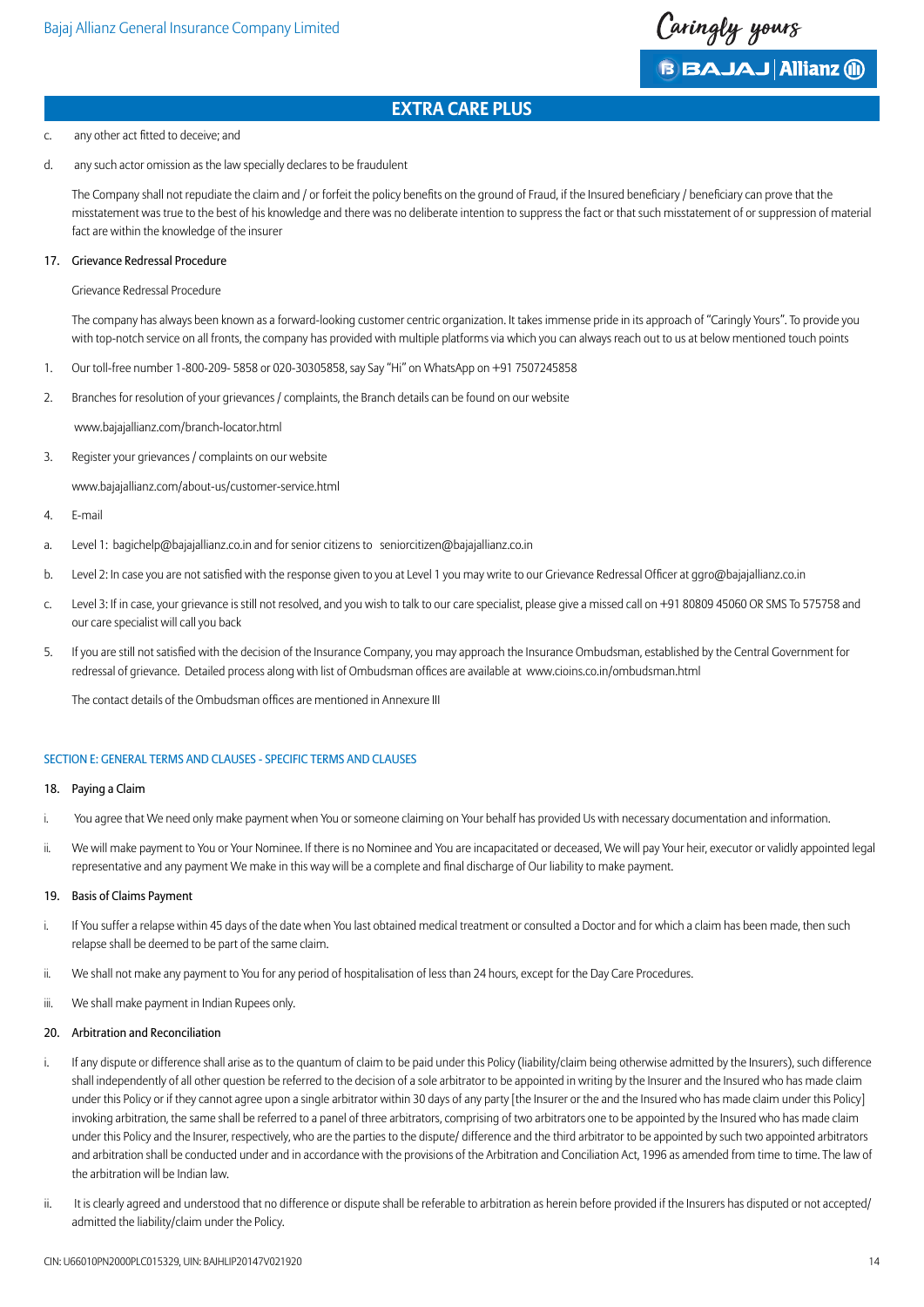

**B BAJAJ Allianz (ii)** 

# **Extra Care Plus**

- iii. It is hereby expressly stipulated and declared that it shall be a condition precedent to any right of action or suit read with this Policy that the award by such arbitrator/ arbitrators of the amount of the Loss or damage shall be first obtained.
- iv. It is also hereby further expressly agreed and declared that if the Insurers shall disclaim/repudiate the liability to the Insured for any claim under the Policy, and such claim shall not, within 12 calendar months from the date of such disclaimer/repudiation have been made the subject matter of a suit in a court of law, then all benefits/ indemnities under the Policy shall be forfeited and the rights of Insured shall stand extinguished and the liability of the Insurers shall also stand discharged.
- v. The seat of the arbitration shall be Pune. This condition remains valid, should the Policy become void.
- vi. In the event that these arbitration provisions shall be held to be invalid then all such disputes or differences shall be referred to the exclusive jurisdiction of the Indian Courts subject to other Terms and Conditions of this Policy.

## 21. Sum Insured Enhancement:

- i. The Insured member can apply for enhancement of Sum Insured at the time of renewal only. You can apply for enhancement of Sum Insured by submitting a fresh proposal form to the company. No midterm enhancement of Sum Insured during the currency of policy shall be allowed.
- ii. The acceptance of enhancement of Sum Insured would be at the discretion of the company, based on the health condition of the insured members & claim history of the policy.
- iii. All waiting periods as defined in the Policy shall apply for this enhanced Sum Insured limit from the effective date of enhancement of such Sum Insured considering such Policy Period as the first Policy with the Company.

## 22. Insured

Only those persons named as the insured in the Policy Schedule shall be covered under this Policy. Cover under this Policy shall be withdrawn from any Insured upon such Insured giving 14 days written notice to be received by Us.

## 23. Communications

Any communication meant for Us must be in writing and be delivered to Our address shown in the Schedule. Any communication meant for You will be sent by Us to Your address shown on the Schedule.

## 24. Consideration

 The Policy is issued subject to payment of premium in advance. No payment shall be valid unless made under our official receipt. The cover shall not be valid prior to the date and time of receipt of premium.

## 25. Endorsements

This Policy constitutes the complete contract of insurance. This Policy cannot be changed by anyone (including an insurance agent or broker) except Us. Any change that We make will be evidenced by a written endorsement signed and stamped by Us.

#### 26. Discounts

- i. Long Term Policy Discount
- a. 4 % discount is applicable if policy is opted for 2 years
- b. 8 % discount is applicable if policy is opted for 3 years

Note: This will not apply to policies where premium is paid in installments.

ii. Employee Discount

20 % Discount applicable for policies issued to employees of Bajaj Allianz General Insurance Limited & its group companies.

## 27. Territorial Limits & Governing Law

- a. We cover insured events arising during the Policy Period for treatment availed within India only. Our liability to make any payment shall be to make payment within India and in Indian Rupees only.
- b. The Policy constitutes the complete contract of insurance. No change or alteration shall be valid or effective unless approved in writing by Us, which approval shall be evidenced by an endorsement on the Schedule.
- c. The construction, interpretation and meaning of the provisions of this Policy shall be determined in accordance with Indian law. The section headings of this Policy are included for descriptive purposes only and do not form part of this Policy for the purpose of its construction or interpretation.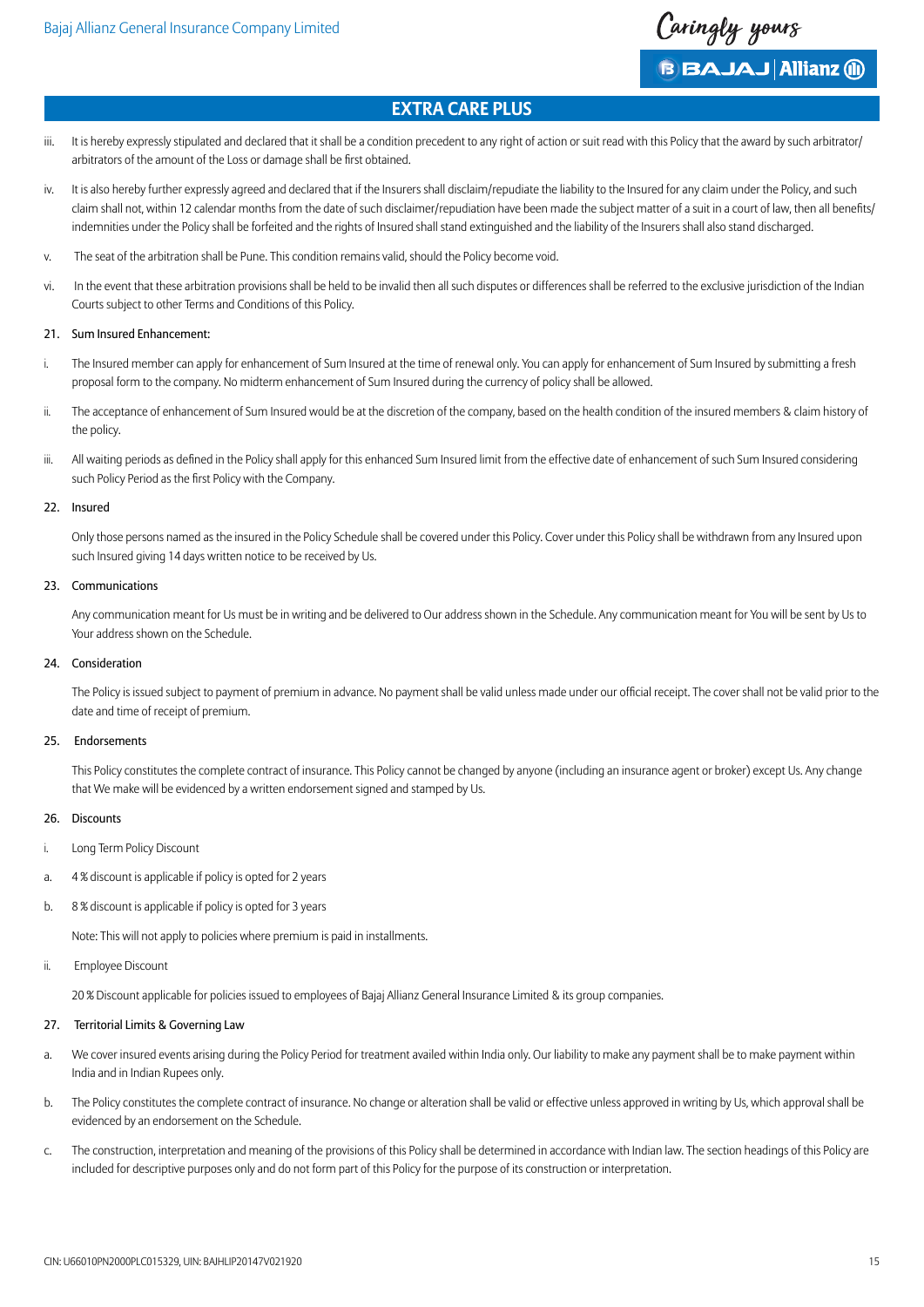

## 28. Applicable Law

Indian law governs the construction, interpretation and meaning of the provisions of this Policy and the relationship between us. The section headings in this Policy are included for descriptive purposes only and do not form part of this Policy for the purpose of its construction or interpretation.

#### 29. Policy Disputes

Any dispute concerning the interpretation of the terms, conditions, limitations and/or exclusions contained herein is understood and agreed to by both the Insured and the Company to be subject to Indian Law. Each party agrees to submit such dispute to a Court of competent jurisdiction and to comply with all requirements necessary to give such Court the jurisdiction. All matters arising hereunder shall be determined in accordance with the law and practice of such Court.

## SECTION E: GENERAL TERMS AND CLAUSES – OTHER TERMS AND CLAUSES

## 30. Claims Procedure

All Claims will be settled by In House claims settlement team of the Company and TPA is engaged.

If You meet with any Accidental Bodily Injury or suffer an Illness that may result in a claim, then as a condition precedent to Our liability, You must comply with the following:

a. Cashless Claims Procedure

Cashless treatment is only available at a Network Hospital. In order to avail cashless treatment, the following procedure must be followed by You.

- i. Prior to taking treatment and/or incurring Medical Expenses at a Network Hospital, You must call Us and request pre- authorization by way of the written form We will provide. Waiver of this condition shall be considered in case of emergency hospitalisation arising out of accidental bodily injury. In the event of
- Planned Hospitalization- Insured member should intimate such admission at least 72 hours prior to the planned admission.
- Emergency Hospitalization- the Insured member or his representative should intimate such admission within 24 hours of such admission.
- ii. After considering Your request and after obtaining any further information or documentation we have sought, We may if satisfied send You or the Network Hospital, a pre- authorization letter. The pre- authorization letter, the ID card issued to You along with this Policy and any other information or documentation that We have specified must be produced to the Network Hospital identified in the pre-authorization letter at the time of Your admission to the same.
- iii. If the procedure above is followed, You will not be required to directly pay for the Medical Expenses above the Aggregate deductible in the Network Hospital that We are liable to indemnify under the policy and the original bills and evidence of treatment in respect of the same shall be left with the Network Hospital. Preauthorization does not guarantee that all costs and expenses will be covered. We reserve the right to review each claim for Medical Expenses and accordingly coverage will be determined according to the terms and conditions of this Policy. You shall, in any event, be required to settle all other expenses directly.
- b. Reimbursement Claim Procedure

If pre-authorization under Cashless Claims Procedure mentioned above is denied by Us or if treatment is taken in a Hospital other than a Network Hospital or if You do not wish to avail cashless facility, then following procedure must be followed by You:

- i. You or someone claiming on Your behalf must inform Us in writing immediately within 48 hours of hospitalization in case of emergency hospitalization and 48 hours prior to hospitalization in case of planned hospitalization
- ii. You must immediately consult a Doctor and follow the advice and treatment that he recommends
- iii. You must take steps or measure to minimize the quantum of any claim that may be made under this Policy.
- iv. You must have Yourself examined by Our medical advisors if We ask for this, at the Our cost.
- v. You or someone claiming on Your behalf must promptly and in any event within 30 days of discharge from a Hospital give Us the documentation.
- vi. In the event of the death of the insured person, someone claiming on his behalf must inform Us in writing immediately and send Us a copy of the post mortem report (if conducted) within 30 days.
- vii. We shall make claim payment in Indian Rupees only.
- viii. In event of a claim, the original documents to be submitted & after the completion of the claims assessment process the original documents may be returned if requested by the insured in writing, however we will retain the Photocopies of the claim documents.

Note: Waiver of conditions (i), (v) and (vi) may be considered where it is proved to the satisfaction of the Company that under the circumstances in which the insured was placed it was not possible from him or any other person to give notice or file claim within the prescribed time limit.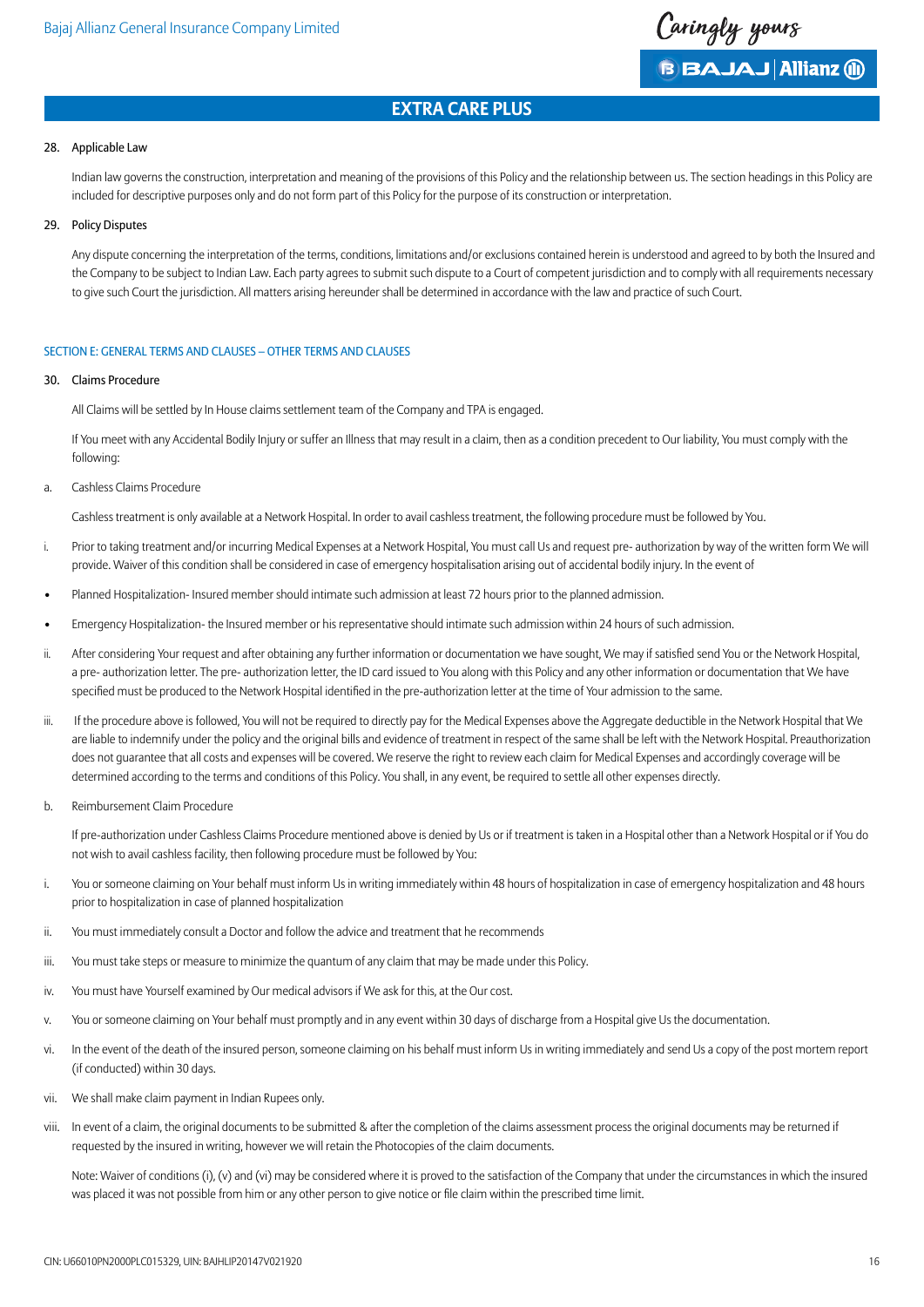Caringly yours

**B BAJAJ Allianz (ii)** 

# **Extra Care Plus**

\*Note: In case You are claiming for the same event under an indemnity based policy of other insurer and it is required to submit the original documents related to Your treatment with that particular insurer, then You may provide Us with the attested Photocopies of such documents along with a declaration from the particular insurer specifying the availability of the original copies of the specified treatment documents with it.

#### Documents to be submitted for Claims

- 1. First Consultation letter from the Doctor
- 2. Duly completed claim form and NEFT Form signed by the Claimant
- 3. Original Hospital Discharge Card
- 4. Original Hospital Bill giving detailed break up of all expense heads mentioned in the bill. Clear break ups have to be mentioned for OT Charges, Doctor's Consultation and Visit Charges, OT Consumables, Transfusions, Room Rent, etc.
- 5. Original Money Receipt, duly signed with a Revenue Stamp
- 6. All original Laboratory and Diagnostic Test Reports. E.g. X-Ray, E.C.G, USG, MRI Scan, Haemogram etc.
- 7. In case of a Cataract Operation, IOL Sticker will have to be enclosed
- 8. Claim decision letter from the other insurer in case of partial settlement
- 9. In cases where a fraud is suspected, we may call for any additional document(s) in addition to the documents listed above

## List of Claim Document Specific to Air Ambulance Cover (if Opted)

- 1. Duly completed claim form signed by the Claimant
- 2. Original bills and receipts paid for the transportation from Registered Ambulance Service Provider
- 3. In cases where a fraud is suspected, we may call for any additional document(s) in addition to the documents listed above.

All documents related to claims should be submitted to:

Health Administration Team

Bajaj Allianz General Insurance Company Ltd

2nd Floor, Bajaj Finserv Building,

 Behind Weikfield IT park,

Off Nagar Road, Viman Nagar

Pune 411014| Toll free: 1800-209-5858/1800-209-0144

## Annexure I

Indicative list of Day Care Procedures:

List of Day Care Procedures:

| ι.  | Suturing - CLW -under LA or GA                                                                                                                                   | 66. | Incision and excision of tissue in the perianal region |
|-----|------------------------------------------------------------------------------------------------------------------------------------------------------------------|-----|--------------------------------------------------------|
| 2.  | Surgical debridement of wound                                                                                                                                    | 67. | Surgical treatment of anal fistula                     |
| 3.  | Therapeutic Ascitic Tapping                                                                                                                                      | 68. | Surgical treatment of hemorrhoids                      |
| 4.  | Therapeutic Pleural Tapping                                                                                                                                      | 69. | Sphincterotomy/Fissurectomy                            |
| 5.  | Therapeutic Joint Aspiration                                                                                                                                     | 70. | Laparoscopic appendicectomy                            |
| 6.  | Aspiration of an internal abscess under ultrasound quidance                                                                                                      | 71. | Laparoscopic cholecystectomy                           |
| 7.  | Aspiration of hematoma                                                                                                                                           | 72. | TURP (Resection prostate)                              |
| 8.  | Incision and Drainage                                                                                                                                            | 73. | Varicose vein stripping or ligation                    |
| 9.  | Endoscopic Foreign Body Removal - Trachea /- pharynx-larynx/bronchus                                                                                             | 74. | Excision of dupuytren's contracture                    |
| 10. | Endoscopic Foreign Body Removal -Oesophagus/stomach/rectum.                                                                                                      | 75. | Carpal tunnel decompression                            |
| 11. | True cut Biopsy - breast/- liver/- kidney-Lymph Node/-Pleura/-lung/-<br>Muscle biopsy/-Nerve biopsy/Synovial biopsy/-Bonetrephine biopsy/-<br>Pericardial biopsy | 76. | Excision of granuloma                                  |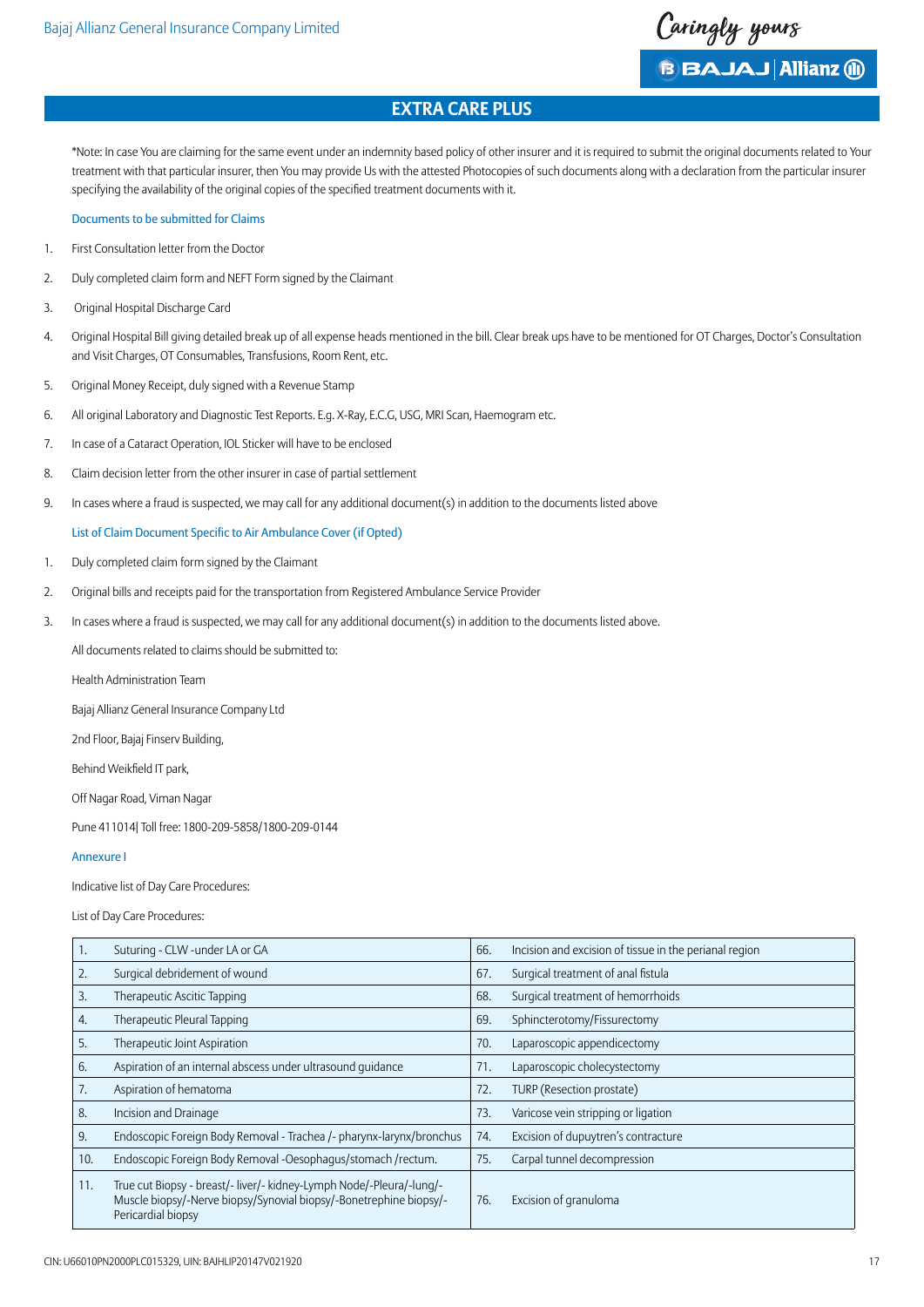

**BBAJAJ Allianz (ii)** 

# **Extra Care Plus**

| 12. | Endoscopic ligation/banding                                                  | 77.  | Arthroscopic therapy                                                            |
|-----|------------------------------------------------------------------------------|------|---------------------------------------------------------------------------------|
| 13. | Sclerotherapy                                                                | 78.  | Surgery for ligament tear                                                       |
| 14. | Dilatation of digestive tract strictures                                     | 79.  | Surgery for meniscus tear                                                       |
| 15. | Endoscopic ultrasonography and biopsy                                        | 80.  | Surgery for hemoarthrosis/pyoarthrosis                                          |
| 16. | Nissen fundoplication for Hiatus Hernia /Gastro esophageal reflux<br>disease | 81.  | Removal of fracture pins/nails                                                  |
| 17. | Endoscopic placement/removal of stents                                       | 82.  | Removal of metal wire                                                           |
| 18. | <b>Endoscopic Gastrostomy</b>                                                | 83.  | Incision of bone, septic and aseptic                                            |
| 19. | Replacement of Gastrostomy tube                                              | 84.  | Closed reduction on fracture, luxation or epiphyseolysis with<br>osetosynthesis |
| 20. | Endoscopic polypectomy                                                       | 85.  | Suture and other operations on tendons and tendon sheath                        |
| 21. | Endoscopic decompression of colon                                            | 86.  | Reduction of dislocation under GA                                               |
| 22. | Therapeutic ERCP                                                             | 87.  | Cataract surgery                                                                |
| 23. | Brochoscopic treatment of bleeding lesion                                    | 88.  | Excision of lachrymal cyst                                                      |
| 24. | Brochoscopic treatment of fistula / stenting                                 | 89.  | Excision of pterigium                                                           |
| 25. | Bronchoalveolar lavage & biopsy                                              | 90.  | Glaucoma Surgery                                                                |
| 26. | Tonsillectomy without Adenoidectomy                                          | 91.  | Surgery for retinal detachment                                                  |
| 27. | Tonsillectomy with Adenoidectomy                                             | 92.  | Chalazion removal (Eye)                                                         |
| 28. | Excision and destruction of lingual tonsil                                   | 93.  | Incision of lachrymal glands                                                    |
| 29. | Foreign body removal from nose                                               | 94.  | Incision of diseased eye lids                                                   |
| 30. | Myringotomy                                                                  | 95.  | Excision of eye lid granuloma                                                   |
| 31. | Myringotomy with Grommet insertion                                           | 96.  | Operation on canthus & epicanthus                                               |
| 32. | Myringoplasty / Tympanoplasty                                                | 97.  | Corrective surgery for entropion&ectropion                                      |
| 33. | Antral wash under LA                                                         | 98.  | Corrective surgery for blepharoptosis                                           |
| 34. | Quinsy drainage                                                              | 99.  | Foreign body removal from conjunctiva                                           |
| 35. | Direct Laryngoscopy with or w/o biopsy                                       | 100. | Foreign body removal from cornea                                                |
| 36. | Reduction of nasal fracture                                                  | 101. | Incision of cornea                                                              |
| 37. | Mastoidectomy                                                                | 102. | Foreign body removal from lens of the eye                                       |
| 38. | Removal of tympanic drain                                                    | 103. | Foreign body removal from posterior chamber of eye                              |
| 39. | Reconstruction of middle ear                                                 | 104. | Foreign body removal from orbit and eye ball                                    |
| 40. | Incision of mastoid process & middle ear                                     | 105. | Excision of breast lump / Fibro adenoma                                         |
| 41. | Excision of nose granuloma                                                   | 106. | Operations on the nipple                                                        |
| 42. | Blood transfusion for recipient                                              | 107. | Incision/Drainage of breast abscess                                             |
| 43. | Therapeutic Phlebotomy                                                       | 108. | Incision of pilonidal sinus                                                     |
| 44. | Haemodialysis/Peritoneal Dialysis                                            | 109. | Local excision of diseased tissue of skin and subcutaneous tissue               |
| 45. | Chemotherapy                                                                 | 110. | Simple restoration of surface continuity of the skin and subcutaneous<br>tissue |
| 46. | Radiotherapy                                                                 | 111. | Free skin transportation, donor site                                            |
| 47. | Coronary Angioplasty (PTCA)                                                  | 112. | Free skin transportation recipient site                                         |
| 48. | Pericardiocentesis                                                           | 113. | Revision of skin plasty                                                         |
| 49. | Insertion of filter in inferior vena cava                                    | 114. | Destruction of the diseases tissue of the skin and subcutaneous tissue          |
| 50. | Insertion of gel foam in artery or vein                                      | 115. | Incision, excision, destruction of the diseased tissue of the tongue            |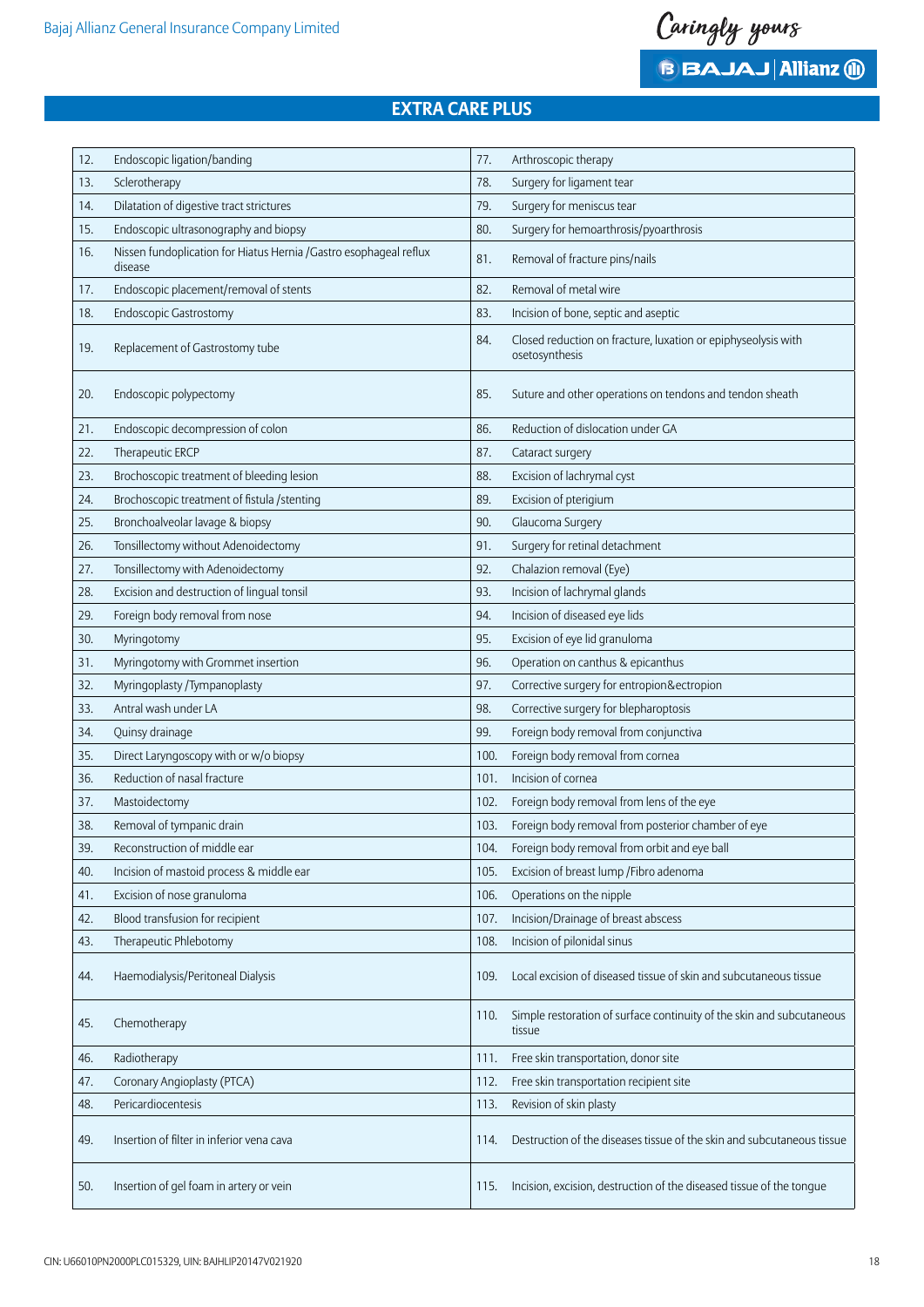

| 51. | Carotid angioplasty                          | 116.<br>Glossectomy                                                                |
|-----|----------------------------------------------|------------------------------------------------------------------------------------|
| 52. | Renal angioplasty                            | Reconstruction of the tonque<br>117.                                               |
| 53. | Tumor embolisation                           | Incision and lancing of the salivary gland and a salivary duct<br>118.             |
| 54. | TIPS procedure for portal hypertension       | Resection of a salivary duct<br>119.                                               |
| 55. | Endoscopic Drainage of Pseudopancreatic cyst | Reconstruction of a salivary gland and a salivary duct<br>120.                     |
| 56. | Lithotripsy                                  | External incision and drainage in the region of the mouth, jaw and<br>121.<br>tace |
| 57. | PCNS (Percutaneous nephrostomy)              | Incision of hard and soft palate<br>122.                                           |
| 58. | PCNL (percutaneous nephrolithotomy)          | Excision and destruction of the diseased hard and soft palate<br>123.              |
| 59. | Suprapubiccytostomy                          | Incision, excision and destruction in the mouth<br>124.                            |
| 60. | Tran urethral resection of bladder tumor     | Surgery to the floor of mouth<br>125.                                              |
| 61. | Hydrocele surgery                            | Palatoplasty<br>126.                                                               |
| 62. | Epididymectomy                               | Transoral incision and drainage of pharyngeal abscess<br>127.                      |
| 63. | Orchidectomy                                 | 128.<br>Dilatation and curettage                                                   |
| 64. | Herniorrhaphy                                | 129.<br>Myomectomies                                                               |
| 65. | Hernioplasty                                 | Simple Oophorectomies<br>130.                                                      |
|     |                                              |                                                                                    |

Note:

- i. Above mentioned list is a indicative list of procedures, any other surgeries/procedures requiring less than 24 hours Hospitalization due to technological advances will also be covered under this Policy provided such procedures comply with the standard definition of Day Care Centre and Day Care treatment mentioned in the definitions.
- ii. The standard exclusions and waiting periods are applicable to all of the above procedures depending on the medical condition/disease under treatment. Only 24 hours hospitalization is not mandatory

## Annexure II:

## List I: List of Non-Medical Items

| SL             | Item                                                          |                                                                                                                                       |
|----------------|---------------------------------------------------------------|---------------------------------------------------------------------------------------------------------------------------------------|
| No             |                                                               |                                                                                                                                       |
| $\mathbf{1}$   | <b>BABY FOOD</b>                                              | Not Payable                                                                                                                           |
| $\overline{2}$ | <b>BABY UTILITIES CHARGES</b>                                 | Not Payable                                                                                                                           |
| 3              | <b>BEAUTY SERVICES</b>                                        | Not Payable                                                                                                                           |
| $\overline{4}$ | <b>BELTS/BRACES</b>                                           | Not Payable                                                                                                                           |
| 5              | <b>BUDS</b>                                                   | Not Payable                                                                                                                           |
| 6              | COLD PACK/HOT PACK                                            | Not Payable                                                                                                                           |
| 7              | <b>CARRY BAGS</b>                                             | Not Payable                                                                                                                           |
| 8              | <b>EMAIL I INTERNET CHARGES</b>                               | Not Payable                                                                                                                           |
| $\overline{9}$ | FOOD CHARGES (OTHER THAN PATIENT's DIET PROVIDED BY HOSPITAL) | Not Payable                                                                                                                           |
| 10             | <b>LEGGINGS</b>                                               | Essential in bariatric and varicose vein surgery and should be<br>considered for these conditions where<br>surgery itself is payable. |
| 11             | <b>LAUNDRY CHARGES</b>                                        | Not Payable                                                                                                                           |
| 12             | <b>MINERAL WATER</b>                                          | Not Payable                                                                                                                           |
| 13             | <b>SANITARY PAD</b>                                           | Not Payable                                                                                                                           |
| 14             | <b>TELEPHONE CHARGES</b>                                      | Not Payable                                                                                                                           |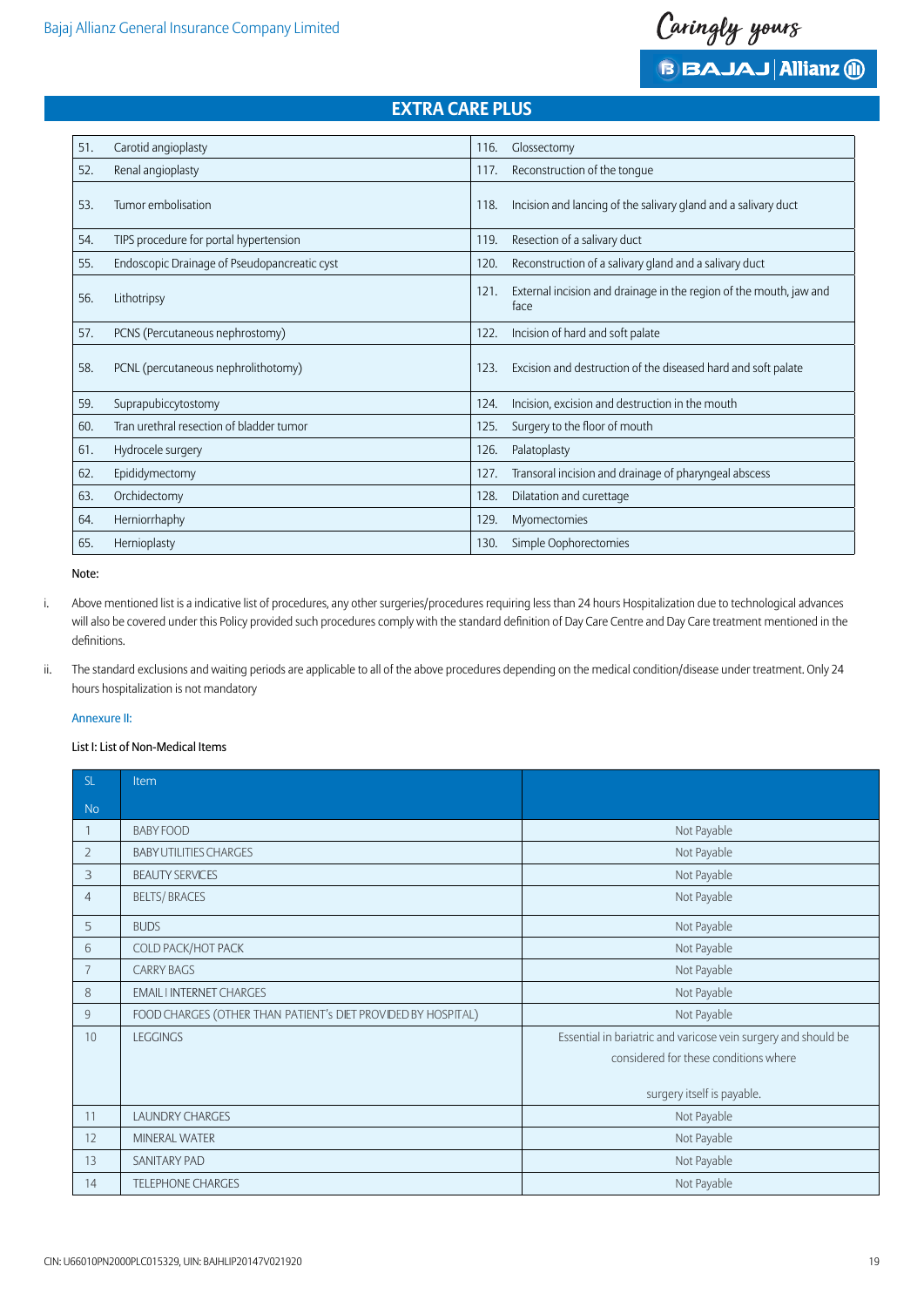Caringly yours

**BBAJAJ Allianz (ii)** 

# **Extra Care Plus**

| 15     | <b>GUEST SERVICES</b>                                               | Not Payable |
|--------|---------------------------------------------------------------------|-------------|
| 16     | <b>CREPE BANDAGE</b>                                                | Not Payable |
| 17     | <b>DIAPER OF ANY TYPE</b>                                           | Not Payable |
| 18     | <b>EYELET COLLAR</b>                                                | Not Payable |
| 19     | <b>SLINGS</b>                                                       | Not Payable |
| $20\,$ | BLOOD GROUPING AND CROSS MATCHING OF DONORS SAMPLES                 | Not Payable |
| 21     | SERVICE CHARGES WHERE NURSING CHARGES ALSO CHARGED                  | Not Payable |
|        |                                                                     |             |
| 22     | <b>Television Charges</b>                                           | Not Payable |
| 23     | <b>SURCHA RGES</b>                                                  | Not Payable |
| 24     | <b>ATTENDANT CHARGES</b>                                            | Not Payable |
| 25     | EXTRA DIET OF PATIENT (OTHER THAN THAT WHICH FORMS PART OF BED      | Not Payable |
|        | CHARGE)                                                             |             |
| 26     | <b>BIRTH CERTIFICATE</b>                                            | Not Payable |
| 27     | <b>CERTIFICATE CHARGES</b>                                          | Not Payable |
| 28     | <b>COURIER CHARGES</b>                                              | Not Payable |
| 29     | <b>CONVEYANCE CHARGES</b>                                           | Not Payable |
| 30     | MEDICAL CERTIFICATE                                                 | Not Payable |
| 31     | MEDICAL RECORDS                                                     | Not Payable |
| 32     | PHOTOCOPIES CHARGES                                                 | Not Payable |
| 33     | MORTUARY CHARGES                                                    | Not Payable |
| 34     | <b>WALKING AIDS CHARGES</b>                                         | Not Payable |
| 35     | OXYGEN CYLINDER (FOR USAGE OUTSIDE THE HOSPITAL)                    | Not Payable |
| 36     | SPACER                                                              | Not Payable |
| 37     | SPIROMETRE                                                          | Not Payable |
| 38     | NEBULIZER KIT                                                       | Not Payable |
| 39     | <b>STEAM INHALER</b>                                                | Not Payable |
| 40     | ARMSLING                                                            | Not Payable |
| 41     | THERMOMETER                                                         | Not Payable |
| 42     | <b>CERVICAL COLLAR</b>                                              | Not Payable |
| 43     | <b>SPLINT</b>                                                       | Not Payable |
| 44     | DIABETIC FOOT WEAR                                                  | Not Payable |
| 45     | KNEE BRACES (LONG/ SHORT/ HINGED)                                   | Not Payable |
| 46     | KNEE IMMOBILIZER/S HOULDER IMMOBILIZER                              | Not Payable |
| 47     | LUMBOSACRAL BELT                                                    | Not Payable |
| $48\,$ | NIMBUS BED OR WATER OR AIR BED CHARGES                              | Not Payable |
| 49     | AMBULANCE COLLAR                                                    | Not Payable |
| 50     | AMBULANCE EQUIPMENT                                                 | Not Payable |
| 51     | ABDOMINAL BINDER                                                    | Not Payable |
| 52     | PRIVATE NURSES CHARGES - SPECIAL NURSING CHARGES                    | Not Payable |
| 53     | <b>SUGAR FREE Tablets</b>                                           | Not Payable |
| 54     | CREAMS POWDERS LOTIONS (Toiletries are not payable, only prescribed | Not Payable |
|        | medical pharmaceuticals payable)                                    |             |
| 55     | <b>ECG ELECTRODES</b>                                               | Not Payable |
| 56     | <b>GLOVES</b>                                                       | Not Payable |
| 57     | NEBULISATION KIT                                                    | Not Payable |
| 58     | ANY KIT WITH NO DETAILS MENTIONED [DELIVERY KIT, ORTHOKIT, RECOVERY | Not Payable |
|        | KIT, ETC]                                                           |             |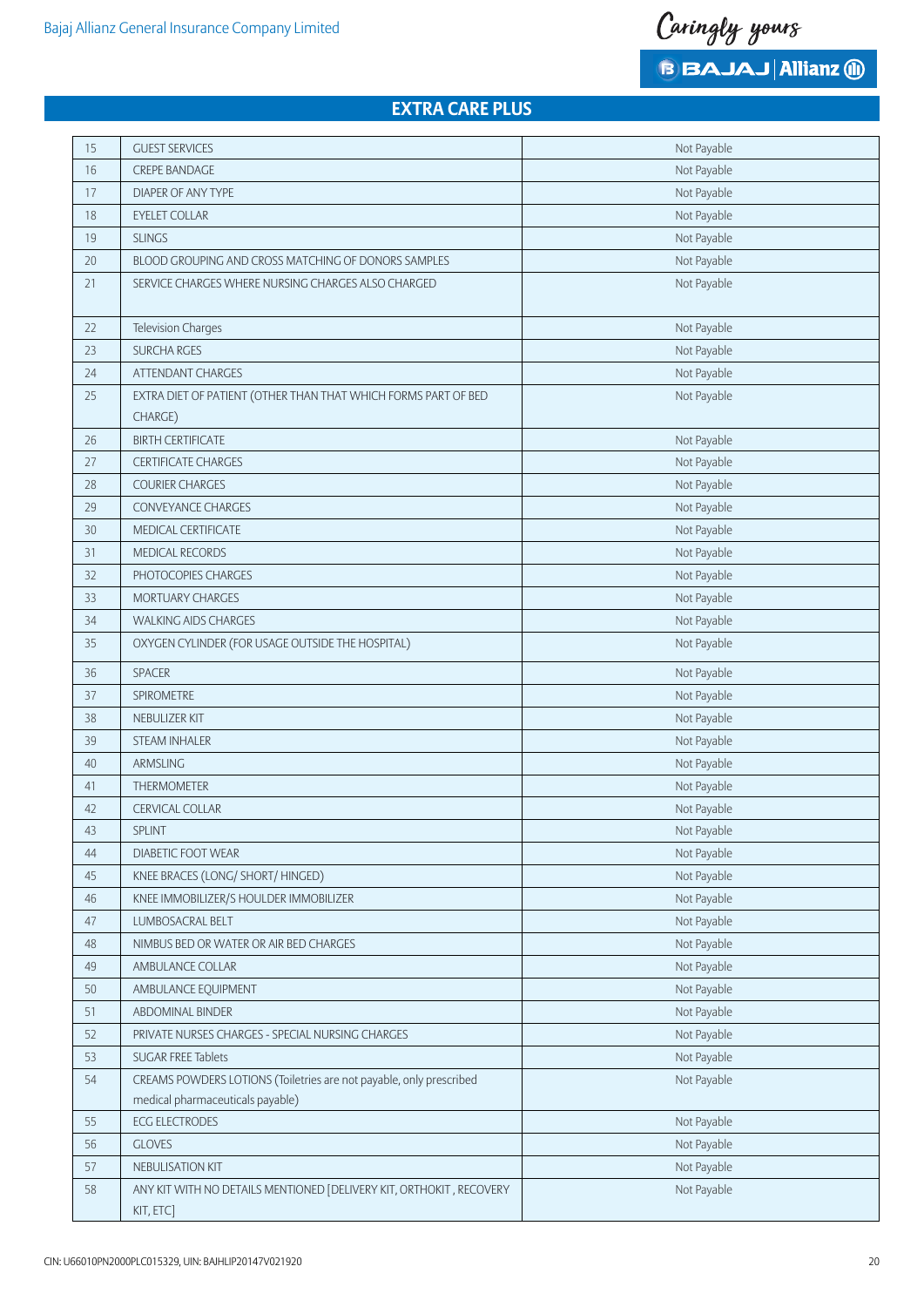Caringly yours

**BBAJAJ Allianz (ii)** 

# **Extra Care Plus**

| 59 | <b>KIDNEY TRAY</b>    | Not Payable |
|----|-----------------------|-------------|
| 60 | <b>MASK</b>           | Not Payable |
| 61 | <b>OUNCE GLASS</b>    | Not Payable |
| 62 | <b>OXYGEN MASK</b>    | Not Payable |
| 63 | PELVIC TRACTION BELT  | Not Payable |
| 64 | PAN CAN               | Not Payable |
| 65 | <b>TROLLY COVER</b>   | Not Payable |
| 66 | UROMETER, URINE JUG   | Not Payable |
| 68 | <b>VASOFIX SAFETY</b> | Not Payable |

## List ll - ltems that are to be subsumed into Room Charges

| S. No.           | Item                                                |
|------------------|-----------------------------------------------------|
| $\mathbf{1}$     | BABY CHARGES (UNLESS SPECIFIED /INDICATED)          |
| $\overline{2}$   | <b>HAND WASH</b>                                    |
| $\mathsf 3$      | SHOE COVER                                          |
| $\overline{4}$   | CAPS                                                |
| 5                | <b>CARDLE CHARGES</b>                               |
| $\,6\,$          | <b>COMB</b>                                         |
| $\overline{7}$   | EAU-DE-COLOGNE/ROOM FRESHNERS                       |
| $\,8\,$          | FOOT COVER                                          |
| $\boldsymbol{9}$ | GOWN                                                |
| 10               | <b>SLIPPERS</b>                                     |
| 11               | <b>TISSUE PAPPER</b>                                |
| 12               | <b>TOOTH PASTE</b>                                  |
| 13               | <b>TOOTH BRUSH</b>                                  |
| 14               | <b>BED PAN</b>                                      |
| 15               | <b>FACE MASK</b>                                    |
| 16               | <b>FLEXI MASK</b>                                   |
| 17               | <b>HAND HOLDER</b>                                  |
| 18               | SPUTUM CUP                                          |
| 19               | DISINEFCTANT LOTIONS                                |
| 20               | <b>LUXURY TAX</b>                                   |
| 21               | <b>HVAC</b>                                         |
| 22               | HOUSE KEEPING CHARGES                               |
| 23               | AIR CONDITIONER CHARGES                             |
| 24               | IM IV INJECTION CHARGES                             |
| 25               | <b>CLEAN SHEET</b>                                  |
| 26               | BLANKET/WARMER BLANKET                              |
| 27               | <b>ADMISSION KIT</b>                                |
| 28               | <b>DIABETIC CHART CHARGES</b>                       |
| 29               | DOCUMENTATION CHARGES/ADMINISTRATIVE EXPENSES       |
| 30               | DISCHARGE PROCEDURE CHARGES                         |
| $31$             | DAILY CHART CHARGES                                 |
| 32               | ENTRANCE PASS / VISITORS PASS CHARGES               |
| 33               | EXPENSES RELATED TO PRESCRIPTION ON DISCHARGE       |
| 34               | FILE OPENING CHARGES                                |
| 35               | INCTDENTAL EXPENSES / MtSC. CHARGES (NOT EXPLATNED) |
| 36               | PATIENT IDENTIFICATION BAND / NAME TAG              |
| 37               | PULSEOXYMETER CHARGES                               |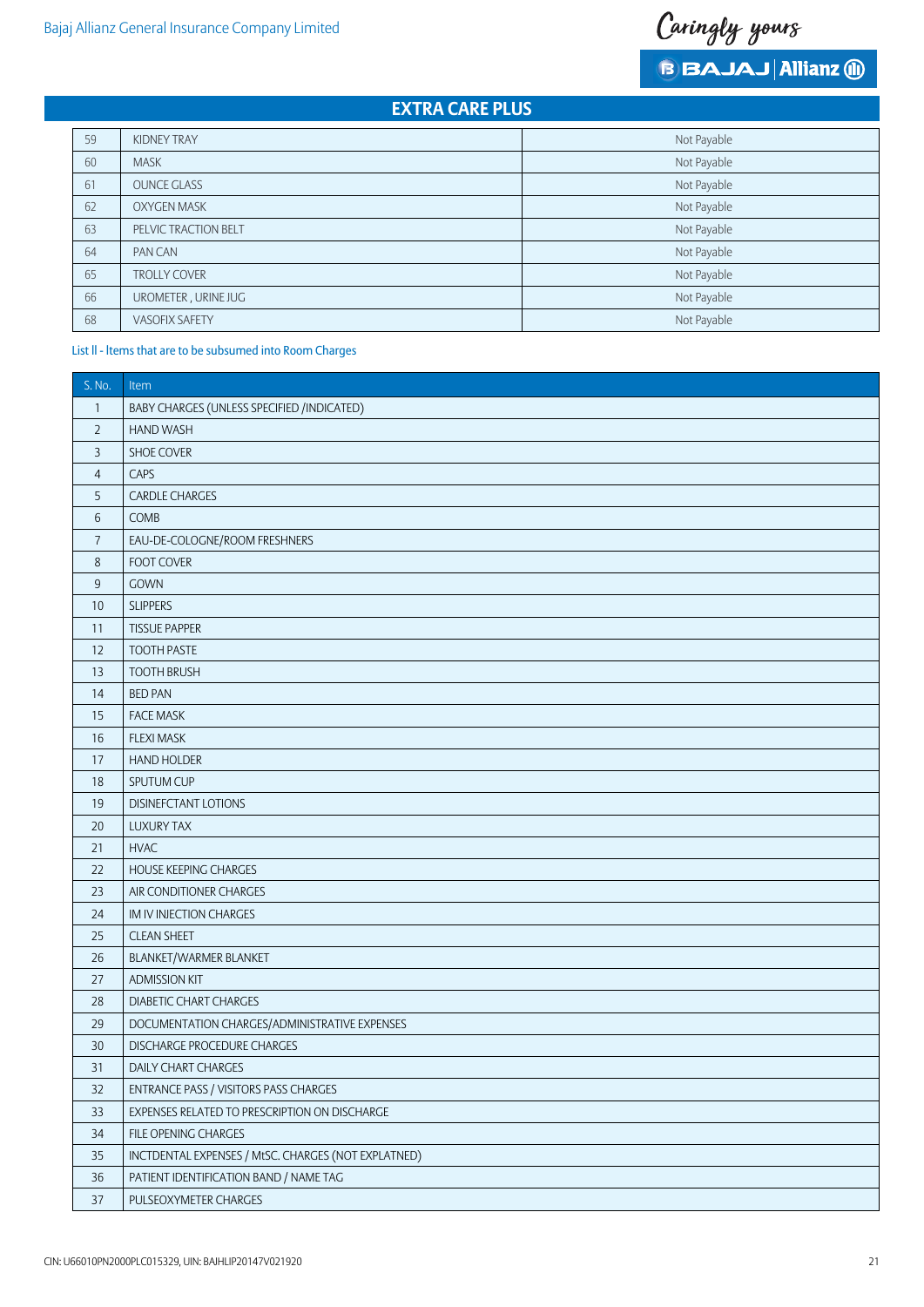Caringly yours

**BBAJAJ Allianz @** 

# **Extra Care Plus**

## List lll- ltems that are to be subsumed into Procedure Charges

| S. No.         | Item                                               |
|----------------|----------------------------------------------------|
| $\mathbf{1}$   | HAIR REMOVAL CREAM                                 |
| $\overline{2}$ | DISPOSABLES RAZORS CHARGES (for site preparations) |
| 3              | <b>EYE PAD</b>                                     |
| $\overline{4}$ | <b>EYE SHEILD</b>                                  |
| 5              | CAMERA COVER                                       |
| 6              | DVD, CD CHARGES                                    |
| $\overline{7}$ | <b>GAUSE SOFT</b>                                  |
| $\,8\,$        | GAUZE                                              |
| $\overline{9}$ | WARD AND THEATRE BOOKING CHARGES                   |
| 10             | ARTHROSCOPE AND ENDOSCOPY INSTRUMENTS              |
| 11             | MICROSCOPE COVER                                   |
| 12             | SURGICAL BLADES, HARMONICSCALPEL, SHAVER           |
| 13             | SURGICAL DRILL                                     |
| 14             | <b>EYE KIT</b>                                     |
| 15             | EYE DRAPE                                          |
| 16             | X-RAY FILM                                         |
| 17             | <b>BOYLES APPARATUS CHARGES</b>                    |
| 18             | COTTON                                             |
| 19             | COTTON BANDAGE                                     |
| 20             | SURGICAL TAPE                                      |
| 21             | <b>APRON</b>                                       |
| 22             | <b>TORNIQUET</b>                                   |
| 23             | ORTHOBUNDLE, GYNAEC BUNDLE                         |

List lV - ltems that are to be subsumed into costs of treatment

| S. No.         | Item                                                           |
|----------------|----------------------------------------------------------------|
| 1              | ADMISSION/REGISTRATION CHARGES                                 |
| $\overline{2}$ | HOSPITALIZATION FOR EVALUATION/DIAGNOSTIC PURPOSE              |
| 3              | URINE CONTAINER                                                |
| 4              | BLOOD RESERVATION CHARGES AND ANTE NATAL BOOKING CHARGES       |
| 5              | <b>BIPAP MACHINE</b>                                           |
| 6              | CPAP/CAPD EQUIPMENTS                                           |
| $\overline{7}$ | <b>INFUSION PUMP-COST</b>                                      |
| 8              | HYDROGEN PERPOXIDE\SPIRIT\DISINFECTION ETC                     |
| 9              | NUTTRITION PLANNING CHARGES - DIETICIAN CHARGES - DIET CHARGES |
| 10             | <b>HIV KIT</b>                                                 |
| 11             | ANTISEPTIC MOUTHWASH                                           |
| 12             | <b>LOZENGES</b>                                                |
| 13             | <b>MOUTH PAINT</b>                                             |
| 14             | <b>VACCINATION CHARGES</b>                                     |
| 15             | ALCOHOL SWABES                                                 |
| 16             | SCRUB SOLUTION / STERILLIUM                                    |
| 17             | <b>GLUCOMETER &amp; STRIPS</b>                                 |
| 18             | URINE BAG                                                      |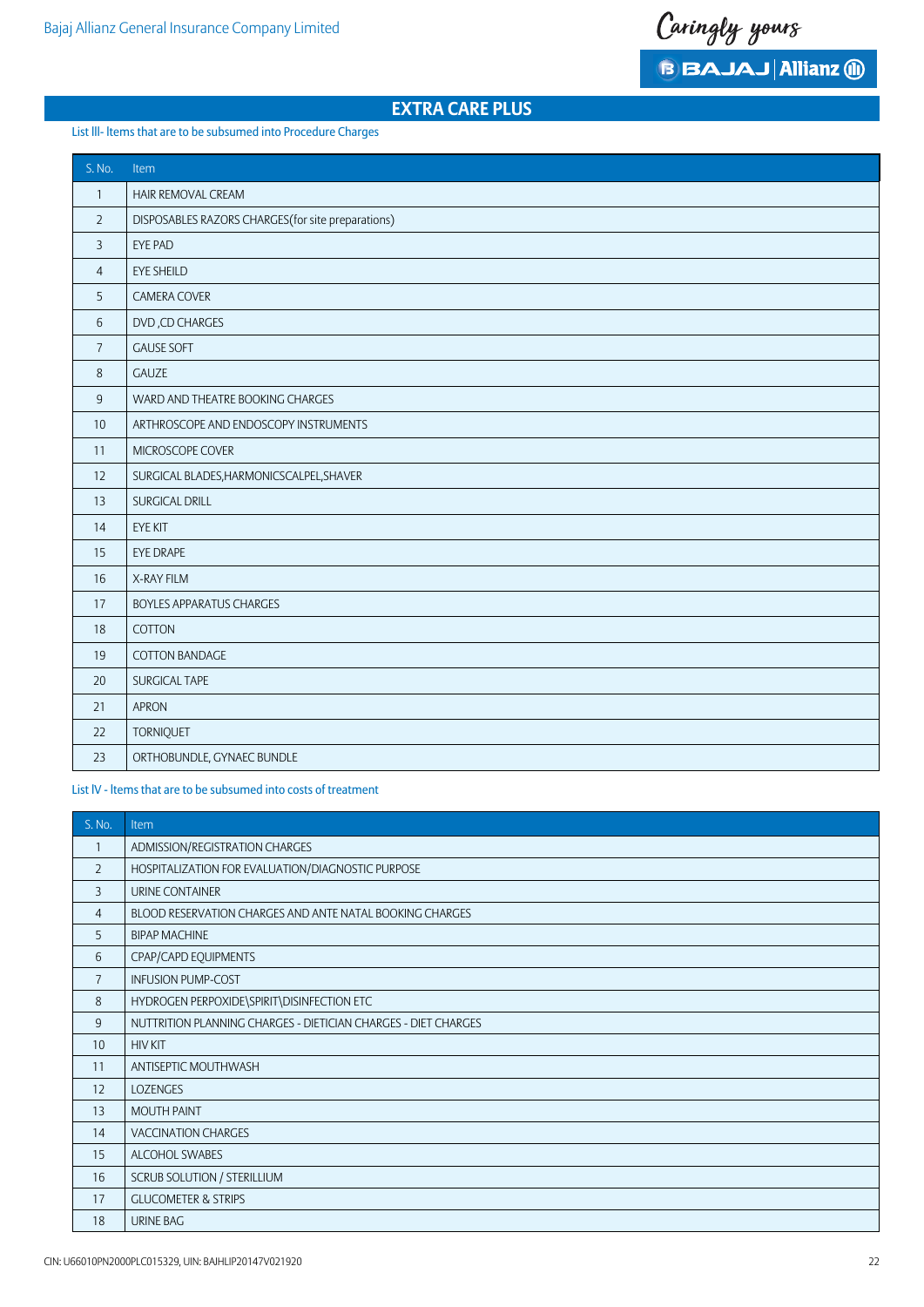Caringly yours **BBAJAJ Allianz (ii)** 

## Annexure III:

## Contact details of the Ombudsman offices

| <b>Office Details</b>                                                                                                                                                                                                                                                                                                | <b>Jurisdiction of Office Union Territory, District</b>                                                                                                       |
|----------------------------------------------------------------------------------------------------------------------------------------------------------------------------------------------------------------------------------------------------------------------------------------------------------------------|---------------------------------------------------------------------------------------------------------------------------------------------------------------|
| AHMEDABAD -<br>Office of the Insurance Ombudsman,<br>Jeevan Prakash Building, 6th floor, Tilak Marg, Relief Road, Ahmedabad - 380 001.<br>Tel.: 079 - 25501201/02/05/06<br>Email: bimalokpal.ahmedabad@cioins.co.in<br>(mailto:bimalokpal.ahmedabad@cioins.co.in)                                                    | Gujarat,<br>Dadra & Nagar Haveli,<br>Daman and Diu                                                                                                            |
| <b>BENGALURU -</b><br>Office of the Insurance Ombudsman,<br>Jeevan Soudha Building, PID No. 57-27-N-19Ground Floor, 19/19,<br>24th Main Road, JP Nagar, Ist Phase, Bengaluru - 560 078.<br>Tel.: 080 - 26652048 / 26652049<br>Email: bimalokpal.bengaluru@cioins.co.in<br>(mailto:bimalokpal.bengaluru@cioins.co.in) | Karnataka.                                                                                                                                                    |
| <b>BHOPAL-</b><br>Office of the Insurance Ombudsman,<br>Janak Vihar Complex, 2nd Floor, 6, Malviya Nagar, Opp. Airtel Office,<br>Near New Market, Bhopal - 462 003.<br>Tel.: 0755 - 2769201 / 2769202<br>Fax: 0755 - 2769203<br>Email: bimalokpal.bhopal@cioins.co.in<br>(mailto:bimalokpal.bhopal@cioins.co.in)     | Madhya Pradesh<br>Chattisgarh.                                                                                                                                |
| <b>BHUBANESHWAR-</b><br>Office of the Insurance Ombudsman,<br>62, Forest park, Bhubneshwar - 751 009.<br>Tel.: 0674 - 2596461 /2596455<br>Fax: 0674 - 2596429<br>Email: bimalokpal.bhubaneswar@cioins.co.in<br>(mailto:bimalokpal.bhubaneswar@cioins.co.in)                                                          | Orissa.                                                                                                                                                       |
| <b>CHANDIGARH -</b><br>Office of the Insurance Ombudsman,<br>S.C.O. No. 101, 102 & 103, 2nd Floor, Batra Building, Sector 17 - D,<br>Chandigarh - 160 017.<br>Tel.: 0172 - 2706196 / 2706468<br>Fax: 0172 - 2708274<br>Email: bimalokpal.chandigarh@cioins.co.in<br>(mailto:bimalokpal.chandigarh@cioins.co.in)      | Punjab,<br>Haryana(excluding Gurugram, Faridabad, Sonepat and Bahadurgarh)<br>Himachal Pradesh, Union Territories of Jammu & Kashmir,<br>Ladakh & Chandigarh. |
| <b>CHENNAI-</b><br>Office of the Insurance Ombudsman,<br>Fatima Akhtar Court, 4th Floor, 453, Anna Salai, Teynampet,<br>CHENNAI - 600 018.<br>Tel.: 044 - 24333668 / 24335284<br>Fax: 044 - 24333664<br>Email: bimalokpal.chennai@cioins.co.in<br>(mailto:bimalokpal.chennai@cioins.co.in)                           | Tamil Nadu,<br>Tamil Nadu<br>PuducherryTown and<br>Karaikal (which are part of Puducherry).                                                                   |
| DELHI-<br>Office of the Insurance Ombudsman,<br>2/2 A, Universal Insurance Building, Asaf Ali Road, New Delhi - 110 002.<br>Tel.: 011 - 23232481/23213504<br>Email: bimalokpal.delhi@cioins.co.in<br>(mailto:bimalokpal.delhi@cioins.co.in)                                                                          | Delhi &<br>Following Districts of Haryana - Gurugram, Faridabad,<br>Sonepat & Bahadurgarh.                                                                    |
| <b>GUWAHATI-</b><br>Office of the Insurance Ombudsman,<br>Jeevan Nivesh, 5th Floor, Nr. Panbazar over bridge, S.S. Road,<br>Guwahati - 781001 (ASSAM).<br>Tel.: 0361 - 2632204 / 2602205<br>Email: bimalokpal.guwahati@cioins.co.in<br>(mailto:bimalokpal.guwahati@cioins.co.in)                                     | Assam,<br>Meghalaya,<br>Manipur,<br>Mizoram,<br>Arunachal Pradesh,<br>Nagaland and Tripura.                                                                   |